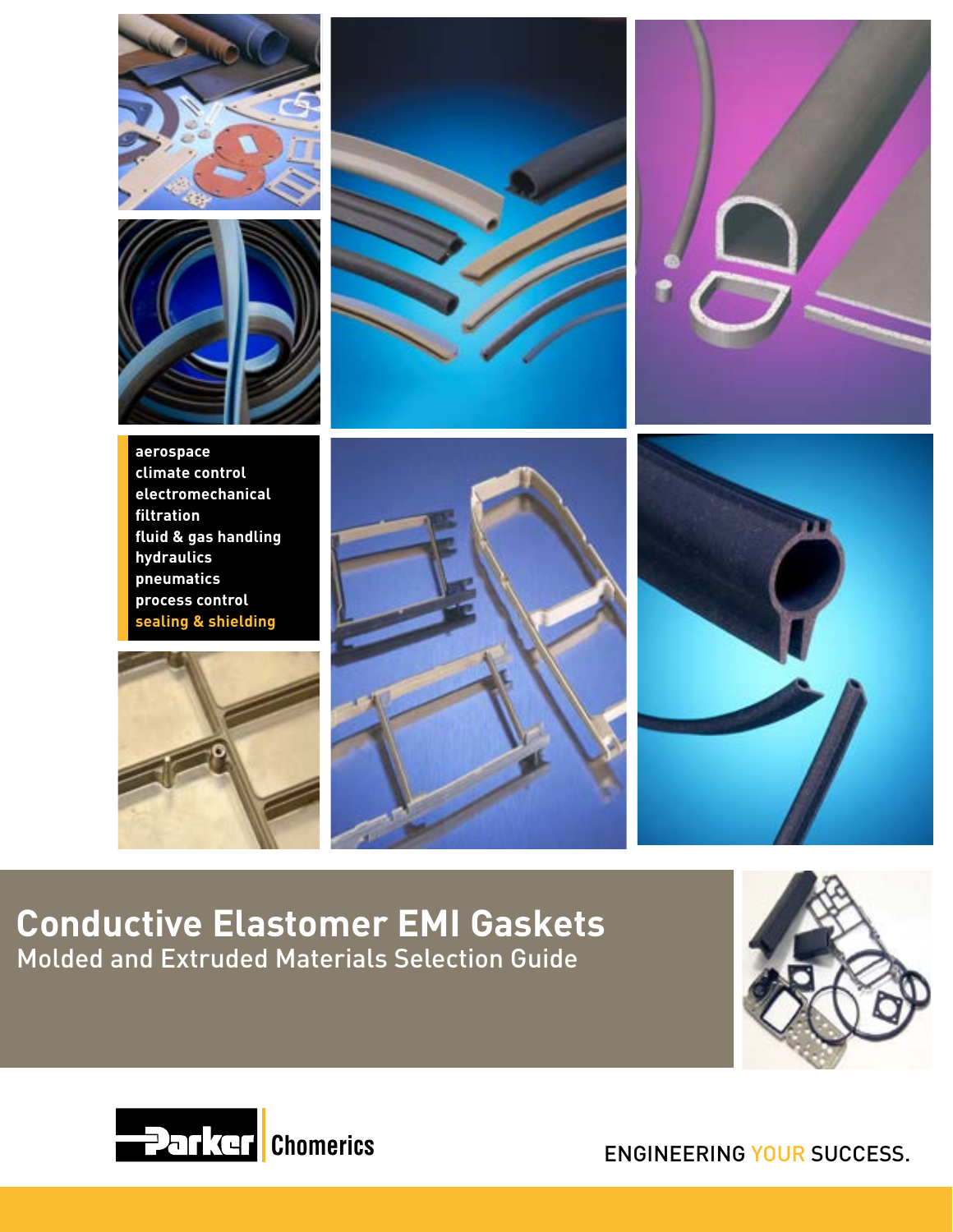# **EMI Materials**

# **INTRODUCTION**

# **CONDUCTIVE ELASTOMER SELECTION GUIDE**

Tables 5a and 5b contained herein provide selection guidelines for Chomerics' most general-purpose EMI elastomer materials. With the exception of certain limitations noted under "Remarks", these materials are electrically stable over time and provide excellent moisture and pressure sealing. They are all medium-durometer materials and differ mainly in shielding performance and corrosion resistance. (Nickel-plated aluminum materials are significantly more corrosion-resistant than silver-plated copper, silverplated aluminum, and silver-plated nickel filled materials against aluminum.)

- Availability
- Design Flexibility
- Cost Effectiveness
- Proven Performance

…just four of the reasons why conductive elastomer gaskets are so often the right EMI shielding solution!

Once used mainly to shield critical defense and aerospace electronic systems, Parker Chomerics conductive elastomers have become the progressive choice for packaging designers of consumer, telecommunications, business, industrial equipment, automotive, medical devices and much more.

Conductive elastomers are reliable over the life of the equipment. The same gasket is both an EMI shield and an environmental seal. Elastomer gaskets resist compression set, accommodate low closure force, and help control airflow. They're available in corrosion-resistant and flameresistant grades. Their aesthetic advantages are obvious.

Almost any elastomer profile can be extruded or custommolded with modest tooling costs and short lead times for either prototypes or large orders. Parker Chomerics can also take a customer-supplied design and deliver finished parts. Parker Chomerics offers hundreds of standard molded and extruded products. Molded products provide moisture/pressure sealing and EMI/EMP shielding when compressed properly in seals, flanges, bulkheads, and other assemblies. Extrusions provide similar benefits and are also readily lathe-cut into washers, spliced, bonded, kiss-cut, or die-cut to reduce installation labor and to conserve material, resulting in a cost-effective alternative to other methods of EMI shielding and environmental sealing.

# **CHO-SEAL® CONDUCTIVE ELASTOMERS**

Over the years, Parker Chomerics has developed and enhanced virtually every aspect of conductive elastomer materials technology, from the earliest silver and silver-plated copper filled silicones, to the latest and more cost-effective nickel-plated aluminum and nickel-plated graphite composites. Today we offer the most comprehensive selection

and highest quality products available.

Each conductive elastomer consists of a silicone, fluorosilicone, EPDM or fluorocarbonfluorosilicone binder with a filler of pure silver, silver-plated copper, silver-plated aluminum, silverplated nickel, silver-plated glass, nickel-plated graphite, nickelplated aluminum or unplated graph-



ite particles. The development of these composites is the result of decades of research and testing, both in the laboratory and in the field. Our proprietary filler powder technology allows us to carefully control the composition, size, and morphology of the conductive particles. Their precise, uniform dispersion within the resinous binders produces materials with stable and consistent electrical and physical properties.

Parker Chomerics' conductive elastomers feature excellent resistance to compression set over a wide temperature range, resulting in years of continuous service. In addition to EMI shielding, these materials can provide an environmental or pressure seal if required.

For those materials containing silver, both packaging and storage conditions should be similar to those for other silver-containing components, such as relays or switches. They should be stored in sheet plastic, such as polyester or polyethylene, and kept away from sulfur-containing materials, such as sulfur-cured neoprene, cardboard, etc. To remove dirt, clean the elastomer with water or alcohol containing mild soap (do not use aromatic or chlorinated solvents). **Shelf life of these conductive elastomers without the presence of pressure sensitive adhesive (PSA) is indefinite. Shelf life of the PSA is 12 months from date of manufacture. Refer to page 30 for Applications detailed guidance on PSA systems.**

Tables 6 and 7 outline the properties and specification limits of Parker Chomerics' conductive elastomers. These materials are produced in a virtually unlimited variety of molded, die-cut and extruded shapes and sizes. Our Applications Engineering Department is very accessible, and ready to assist with material selection and gasket design. We welcome your inquiry.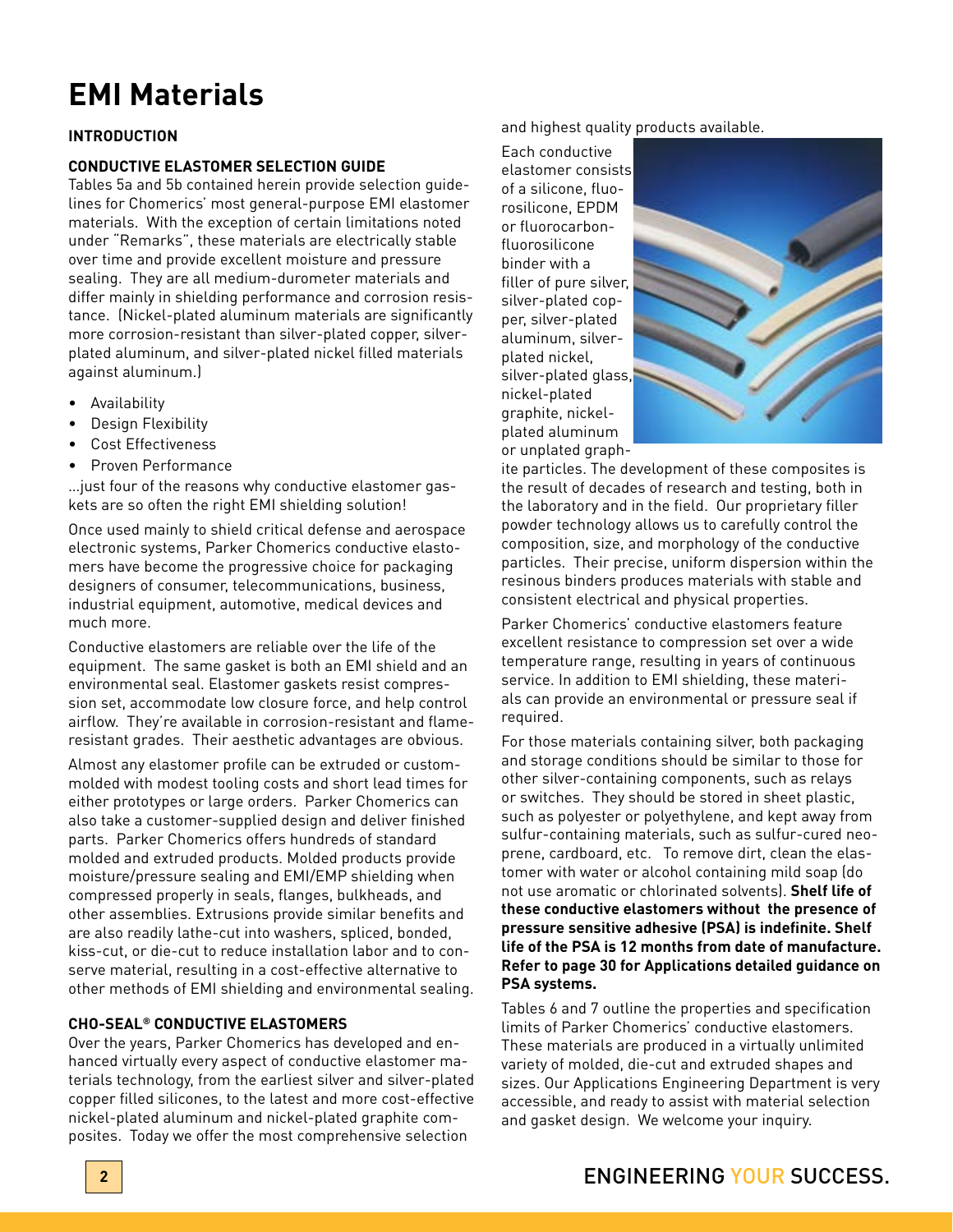# **MATERIAL SELECTION**

The Parker Chomerics array of conductive elastomers offers true flexibility in selecting the appropriate material for a specific application on the basis of cost and level of attenuation required. Price varies directly with shielding performance.

For some military/aerospace applications, users of conductive elastomer gaskets consider specifying materials that meet MIL-DTL-83528 where appropriate but note that newer materials may not yet be included in that specification, e.g., nickel-plated aluminum filled elastomers. To avoid the risk of system EMI or environmental seal failure, any change in conductive elastomer seal supplier (including MIL-DTL-83528 QPL suppliers) should be preceded by thorough system qualification testing.

# **UL 94 V-0 RATED MATERIALS**

Chomerics introduced the first conductive elastomer gasket material with a UL 94 V-0 rating.

Since that time, Chomerics now has a selection of UL 94 V-0 rated gasket materials including CHO-SEAL 6370, 6371, 1273, S6305 and 1310.

CHO-SEAL gasket materials are rated at UL 94 V-0 down to a thickness of 0.013 Inch (0.33 mm). Actual thickness for each certified material, and specific conditions of use can be found in UL File #OCDT2.E140244 under Insulating Devices and Materials – Components. CHO-SEAL materials certified by UL for use in Canada can be found in UL File OCDT8.E140244. For UL Certification files, please visit [www.ul.com.](www.ul.com)

# **Conductive Elastomer Applications**

In general, certain types of Parker's conductive elastomers are specified more often for military/aerospace applications or for commercial applications. However, there is a considerable overlap, and our Applications Engineering department will be pleased to assist you with your product selection.

# **ELASTOMER PRODUCT OFFERING**

# **Military and Commercial Products**

CHO-SEAL 6502 6503 – Fluorosilicone 1298 – Fluorosilicone 1285 1287 – Fluorosilicone 1215 1217 – Fluorosilicone S6305 6370 – Extruded only 6371 – Molded only 6308 – Extruded Only 6330 – Molded Only L6303 – Fluorosilicone 1350 1310 – Molded Only 1273 1270 – Molded Only

# **Specialty Products**

CHO-SEAL 1224 - Molded Only 1221 – Fluorosilicone, Molded Only S6600 – Molded Only 1401 1239 - Molded Only 1212 – Molded Only 6435 – Molded Only 6307 – Molded Only 6452 – Extruded Only 6460 – EPDM , Molded Only V6433 – Molded Only

Refer to tables 6 and 7 for specific material properties and material guidelines.

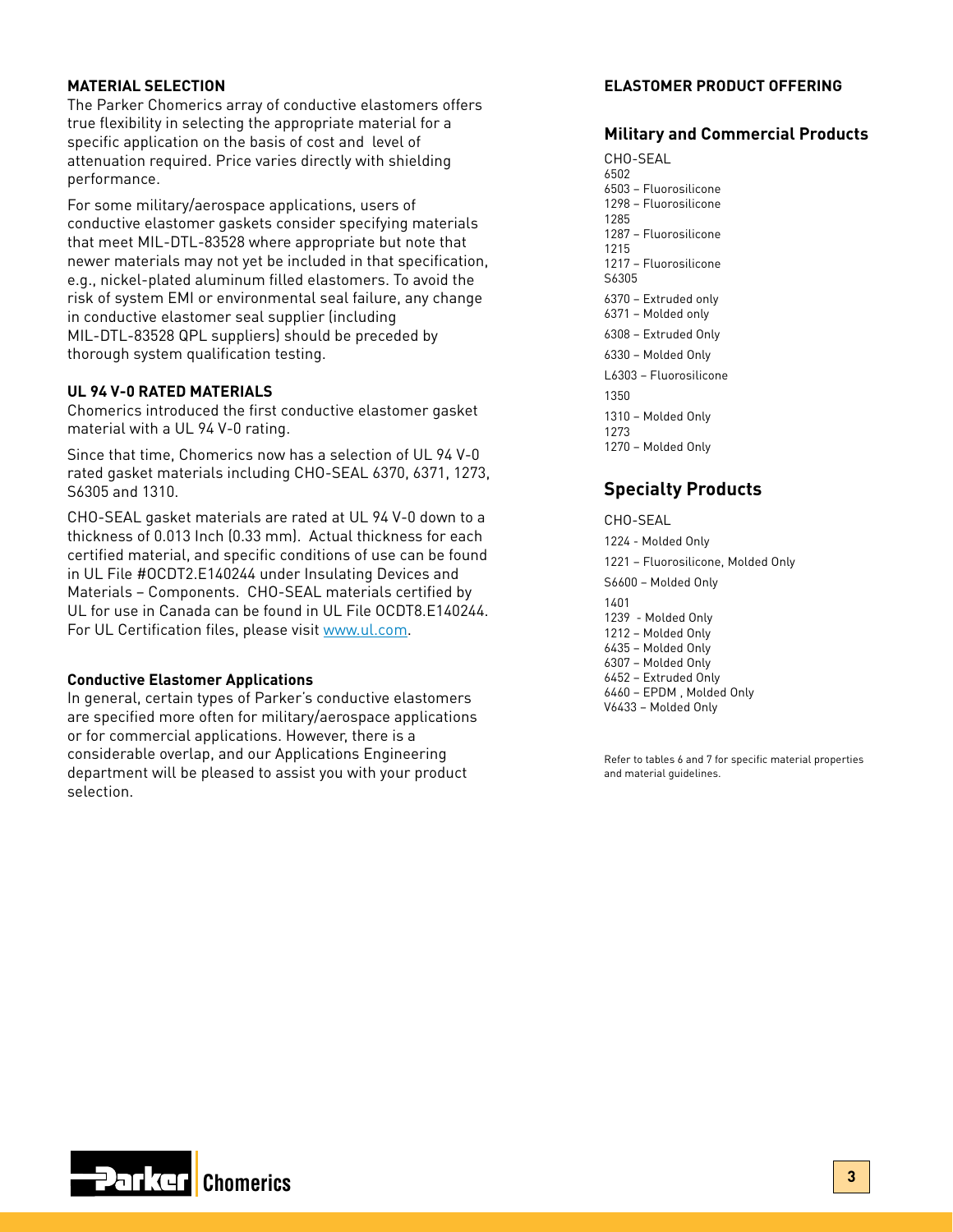# **Gasket Selection**

In the early 1960s, Chomerics invented CHO-SEAL® 1215, an electrically conductive elastomeric gasket specifically designed to address progressive requirements within the Electromagnetic Interference and Electromagnetic Compatibility (EMI/EMC) marketplace. This revolutionary gasket material, consisting of silver plated copper particles dispersed within a silicone resin system provided a gasket capable of offering both electromagnetic shielding and a degree of environmental protection. . In the early 1980s Chomerics changed the market with the development of CHO-SEAL 1285, a silver plated aluminum filled silicone material which provided improved environmental protection with increased corrosion resistance. In the early 90's, Chomerics released CHO-SEAL 1298, a passivated silver plated aluminum fluorosilicone which again, further advance conductive elastomer technology in the area of environmental protection. Now, with the recent release of the nickel aluminum particle filled series of conductive elastomers, Chomerics has once again revolutionized the conductive elastomer gasket market with the development of CHO-SEAL 6502 and 6503 nickel-aluminum filled conductive elastomers.

The CHO-SEAL nickel-plated aluminum (Ni/Al) filled materials have been proven to simultaneously provide the best corrosion resistance (per CHO-TM101), and the highest degree of shielding effectiveness (Per CHO-TP09/IEEE STD 299) after long term aging tests of any EMI shielding elastomer gasket material. Ni/Al particles have also proven to have a lower transfer impedance (Per CHO-TM-TP10/ SAE ARP 1705) than conductive elastomers comprised of other fillers. Chomerics new material types designated as CHO-SEAL 6502 and CHO-SEAL 6503 are Silicone and Fluorosilicone elastomers respectively.

The combination of nickel and aluminum within the filler are inherently stable and have the best galvanic compatibility with chem filmed aluminum flanges which results in optimum durability and



stability. Nickel-plated aluminum particle filled elastomers provide the lowest amount of flange pitting due to galvanic corrosion. CHO-SEAL Ni/Al materials reduce flange pitting on all chromate treated flanges as compared to Ag/Al filled materials by 20 to 50%.

That being said, silver-bearing elastomers can still be a viable solution. A common misconception is that all silver-bearingconductive elastomers behave galvanically as silver. Experiments designed to show the galvanic effects of silver-filled elastomer gaskets on aluminum flanges have shown them to be far less corrosion than predicted. Silver-plated-aluminum filled elastomers exhibit the least traces of galvanic corrosion. (See Table 1).

Tables of galvanic potential do not accurately predict the corrosivity of metal-filled conductive elastomers because of the composite nature of these materials. Also, these tables do not measure directly two important aspects of conductive elastomer "corrosion resistance": 1) the corrosion of the mating metal flange and 2) the retention of conductivity by the elastomer after exposure to a corrosive environment which is necessary for EMI shielding and grounding. Instead of using a table of galvanic potentials, the corrosion caused by different conductive elastomers was determined directly by

measuring the weight loss of a T6061-T6 grade aluminum coupon in contact with the conductive elastomer (after exposure to a salt fog environment)

The electrical stability of the elastomer was determined by measuring its volume resistivity per CEPS-0002 before and after exposure. This galvanic corrosion tests were performed in accordance with Chomerics Test Method CHO-TM101.

#### **Table 1: Corrosion Potentials for Metals and Gasket Materials**

| <b>Corrosion Potentials of Various Metals and</b><br><b>EMI Gasket Materials (in 5% NaCl at 21°C.</b><br>after 15 minutes immersion)                                                                                                                                                             |                                |  |  |  |  |  |
|--------------------------------------------------------------------------------------------------------------------------------------------------------------------------------------------------------------------------------------------------------------------------------------------------|--------------------------------|--|--|--|--|--|
| <b>Material</b>                                                                                                                                                                                                                                                                                  | Ecorr vs. SCE*<br>(Millivolts) |  |  |  |  |  |
| Pure Silver                                                                                                                                                                                                                                                                                      | $-25$                          |  |  |  |  |  |
| Silver-filled elastomer                                                                                                                                                                                                                                                                          | $-50$                          |  |  |  |  |  |
| Monel mesh                                                                                                                                                                                                                                                                                       | $-125$                         |  |  |  |  |  |
| Silver-plated-copper filled<br>elastomer                                                                                                                                                                                                                                                         | $-190$                         |  |  |  |  |  |
| Silver-plated-aluminum filled<br>elastomer                                                                                                                                                                                                                                                       | $-200$                         |  |  |  |  |  |
| Copper                                                                                                                                                                                                                                                                                           | $-244$                         |  |  |  |  |  |
| Nickel                                                                                                                                                                                                                                                                                           | $-250$                         |  |  |  |  |  |
| Tin-plated Beryllium-copper                                                                                                                                                                                                                                                                      | $-440$                         |  |  |  |  |  |
| Tin-plated copper-clad steel mesh                                                                                                                                                                                                                                                                | $-440$                         |  |  |  |  |  |
| Aluminum* (1100)                                                                                                                                                                                                                                                                                 | $-730$                         |  |  |  |  |  |
| Silver-plated-aluminum filled<br>$-740$<br>elastomer (die-cut edge)                                                                                                                                                                                                                              |                                |  |  |  |  |  |
| *Standard Calamel Electrode. Aluminum Alloys approximately<br>-700 to -840 mV vs. SCE in 3% NaCl. Mansfield, F. and<br>Kenkel, J.V., "Laboratory Studies of Galvanic Corrosion of<br>Aluminum Alloys," Galvanic and Pitting Corrosion - Field and<br>Lab Studies, ASTM STP 576, 1976, pp. 20-47. |                                |  |  |  |  |  |

| Table 2a:<br>168 Hour Typical Elastomers-Galvanic Compatibility Exposure to Salt Spray / Salt Fog |                                                                                      |                                                                                                  |                     |                                  |                                |  |  |
|---------------------------------------------------------------------------------------------------|--------------------------------------------------------------------------------------|--------------------------------------------------------------------------------------------------|---------------------|----------------------------------|--------------------------------|--|--|
|                                                                                                   | <b>Filler</b>                                                                        |                                                                                                  |                     |                                  |                                |  |  |
| <b>Substrate</b>                                                                                  | Nickel-Plated<br>Aluminum*                                                           | <b>Passivated</b><br><b>Silver-Plated</b><br>Silver-Plated<br><b>Aluminum</b><br><b>Aluminum</b> |                     | Nickel-Plated<br><b>Graphite</b> | <b>Silver-Plated</b><br>Copper |  |  |
| Aluminum: 6061-T6<br><b>Conversion Coated Type I,</b><br><b>Class 3 Finish (Hexavalent)</b>       | Excellent                                                                            | Excellent                                                                                        | Excellent /<br>Good | Fair                             | Poor                           |  |  |
| Aluminum: 6061-T6<br><b>Conversion Coated Type II,</b><br><b>Class 3 Finish (Trivalent)</b>       | Excellent                                                                            | Excellent                                                                                        | Good                | Fair                             | Poor                           |  |  |
| Aluminum: 6061-T6 Unplated                                                                        | No Data                                                                              | Fair<br>Good                                                                                     |                     | Fair / Poor                      | Not<br>Recommended             |  |  |
| Stainless Steel: 304SS, 316SS                                                                     | Excellent                                                                            | Excellent                                                                                        | Excellent           | Excellent                        | No Data                        |  |  |
| Electroless Nickel .002" thick                                                                    | Good                                                                                 | Good                                                                                             | Good                | Poor                             | No Data                        |  |  |
| <b>Magnesium</b>                                                                                  | Not<br>Recommended                                                                   | Not<br>Recommended                                                                               | Not<br>Recommended  | Not<br>Recommended               | Not<br>Recommended             |  |  |
| Table 2b:                                                                                         | 504 Hour Typical Elastomers-Galvanic Compatibility Exposure to Salt Spray / Salt Fog |                                                                                                  |                     |                                  |                                |  |  |
| Aluminum: 6061-T6<br><b>Conversion Coated Type I,</b><br><b>Class 3 Finish (Hexavalent)</b>       | Excellent                                                                            | Good                                                                                             | Fair                | Poor                             | Not<br>Recommended             |  |  |
| Aluminum: 6061-T6<br><b>Conversion Coated Type II,</b><br><b>Class 3 Finish (Trivalent)</b>       | Good                                                                                 | Good                                                                                             | Fair                | Poor                             | Not<br>Recommended             |  |  |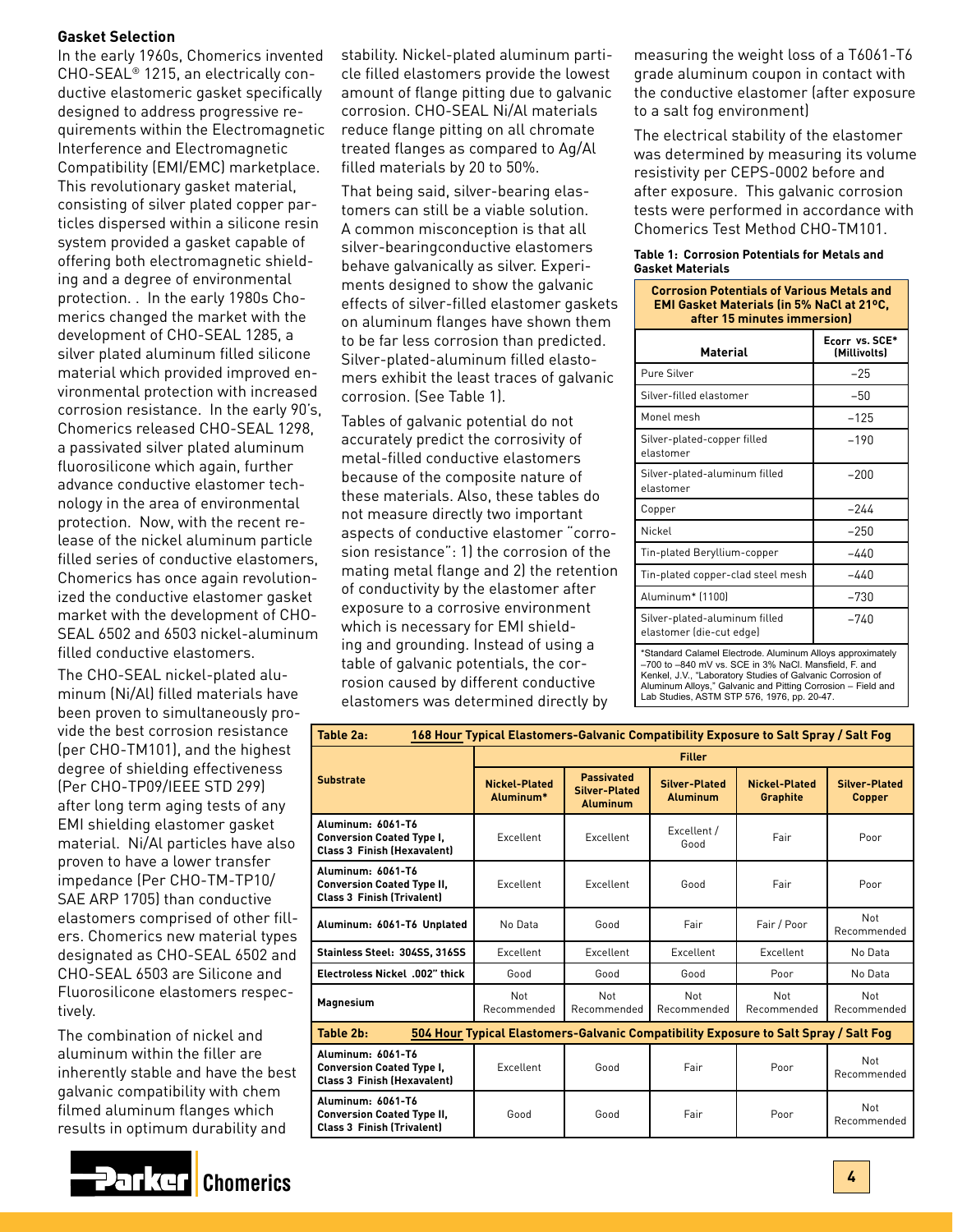The reader should take note that this evaluation was set up to create a harsh exposure evaluation in a corrosive environment – NOT – an evaluation to maximize shielding effectiveness. Following recommended EMI gasket design guidelines for corrosive environments will produce significantly greater shielding effectiveness test results. See section on Design Guides for Corrosion Control above.

Inclusion of test data for all materials within this catalog is not practical, nor necessary to support this conclusion. The shielding effectiveness curves shown herein are a composite of results taken over several months of testing on a variety of gasket materials, flange treatments and environmental exposure conditions. This information, and further specifics on the test data/methods can be found in the Test Reports found online at www.Parker. com/Chomerics in Tech Info, under Test Reports.

Choosing the right EMI conductive gasket requires knowledge of both electrical and mechanical requirements. Shear forces, environmental effects, compression set, method of application and pricing are just some of the factors influencing choice of gasket which is best for a particular application. Materials must be both cost-effective as well as ensuring equipment and system compliance with Military and Commercial EMI/EMC test requirements and environmental test requirements. In order to help ensure a successful equipment and/or system test cycle why not start by designing in the best gasket available to help get you there – Chomerics CHO-SEAL 6502/6503.

# **Fluid Resistance**

Table 3 below illustrate the change in physical properties of CHO-SEAL S6305 (nickel-graphite filled silicone) after exposure to a variety of common household fluids.

Table 4 lists a qualitative assement of temperature and harsh fluid resistance by unfilled elastomer type. It's important to note that these are typical properties of an unfilled elastomer. In all cases, the customer is encouraged to evaluate specific CHO-SEAL materials to the requirements demanded by the application.

#### **Table 3: Gasket Materials Eposure to Common Fluids.**

| Exposure of CHO-SEAL® S6305 to Common Household Fluids Tensile/Elongation in<br>accordance with ASTM D412 |                |                     |                     |          |  |  |  |  |  |  |
|-----------------------------------------------------------------------------------------------------------|----------------|---------------------|---------------------|----------|--|--|--|--|--|--|
| <b>Exposure Conditions: 70 hours @</b><br>22°C/50% RH                                                     |                | <b>Pre-Exposure</b> | <b>Pre-Exposure</b> | % Change |  |  |  |  |  |  |
| ClearVue®                                                                                                 | Tensile [psi]  | 200                 | 178                 | $-11%$   |  |  |  |  |  |  |
|                                                                                                           | Elongation [%] | 289                 | 317                 | 10%      |  |  |  |  |  |  |
| Formula 409 <sup>®</sup>                                                                                  | Tensile [psi]  | 200                 | 197                 | $-2%$    |  |  |  |  |  |  |
|                                                                                                           | Elongation [%] | 289                 | 219                 | $-24%$   |  |  |  |  |  |  |
| Windex®                                                                                                   | Tensile [psi]  | 200                 | 202                 | 1%       |  |  |  |  |  |  |
|                                                                                                           | Elongation [%] | 289                 | 166                 | $-43%$   |  |  |  |  |  |  |
| Carpet Cleaner                                                                                            | Tensile [psi]  | 203                 | 207                 | 2%       |  |  |  |  |  |  |
|                                                                                                           | Elongation [%] | 414                 | 443                 | 7%       |  |  |  |  |  |  |
| Coffee                                                                                                    | Tensile [psi]  | 203                 | 211                 | 4%       |  |  |  |  |  |  |
|                                                                                                           | Elongation [%] | 414                 | 439                 | 6%       |  |  |  |  |  |  |
| Cola                                                                                                      | Tensile [psi]  | 203                 | 199                 | $-2%$    |  |  |  |  |  |  |
|                                                                                                           | Elongation [%] | 414                 | 433                 | 5%       |  |  |  |  |  |  |
|                                                                                                           | Tensile [psi]  | 203                 | 207                 | 2%       |  |  |  |  |  |  |
| Hairspray                                                                                                 | Elongation [%] | 414                 | 326                 | $-21%$   |  |  |  |  |  |  |
| <b>Tire Cleaner</b>                                                                                       | Tensile [psi]  | 203                 | 175                 | $-14%$   |  |  |  |  |  |  |
|                                                                                                           | Elongation [%] | 414                 | 418                 | 1%       |  |  |  |  |  |  |
|                                                                                                           | Tensile [psi]  | 203                 | 172                 | $-15%$   |  |  |  |  |  |  |
| Vinyl Protectant                                                                                          | Elongation [%] | 414                 | 433                 | 5%       |  |  |  |  |  |  |
|                                                                                                           | Tensile [psi]  | 203                 | 199                 | $-2%$    |  |  |  |  |  |  |
| Tap Water                                                                                                 | Elongation [%] | 414                 | 439                 | 6%       |  |  |  |  |  |  |
| Windshield                                                                                                | Tensile [psi]  | 203                 | 207                 | 2%       |  |  |  |  |  |  |
| <b>Washer Solvent</b>                                                                                     | Elongation [%] | 414                 | 418                 | $1\%$    |  |  |  |  |  |  |

#### **Table 4: Gasket Material Exposure to Temperature and Harsh Fluids.**

| <b>Typical Elastomer Fluid Resistance</b>        |                  |                         |             |  |  |  |  |  |
|--------------------------------------------------|------------------|-------------------------|-------------|--|--|--|--|--|
| <b>Exposure/Fluid</b>                            |                  | <b>Elastomer Choice</b> |             |  |  |  |  |  |
|                                                  | <b>Silicone</b>  | <b>Fluorosilicons</b>   | <b>EPDM</b> |  |  |  |  |  |
| <b>High Temp</b>                                 | Excellent        | Good                    | Fair        |  |  |  |  |  |
| <b>Low Temp</b>                                  | <b>Excellent</b> | <b>Excellent</b>        | Excellent   |  |  |  |  |  |
| <b>ASTM 1 Oil</b>                                | Fair/Good        | Good                    | Poor        |  |  |  |  |  |
| <b>Hydraulic Fluids</b><br>(Phosphate Ester)     | Poor<br>Poor     |                         | Good        |  |  |  |  |  |
| <b>Hydrocarbon Fuels</b>                         | Poor             | Good                    | Poor        |  |  |  |  |  |
| <b>Ozone, Weather</b>                            | Good             | Good                    | Good        |  |  |  |  |  |
| <b>STB (NBC</b><br><b>Decontamination Fluid)</b> | Poor             | Fair/Good               | Good        |  |  |  |  |  |
| <b>Dilute Acids</b>                              | Fair             | Good                    | Good        |  |  |  |  |  |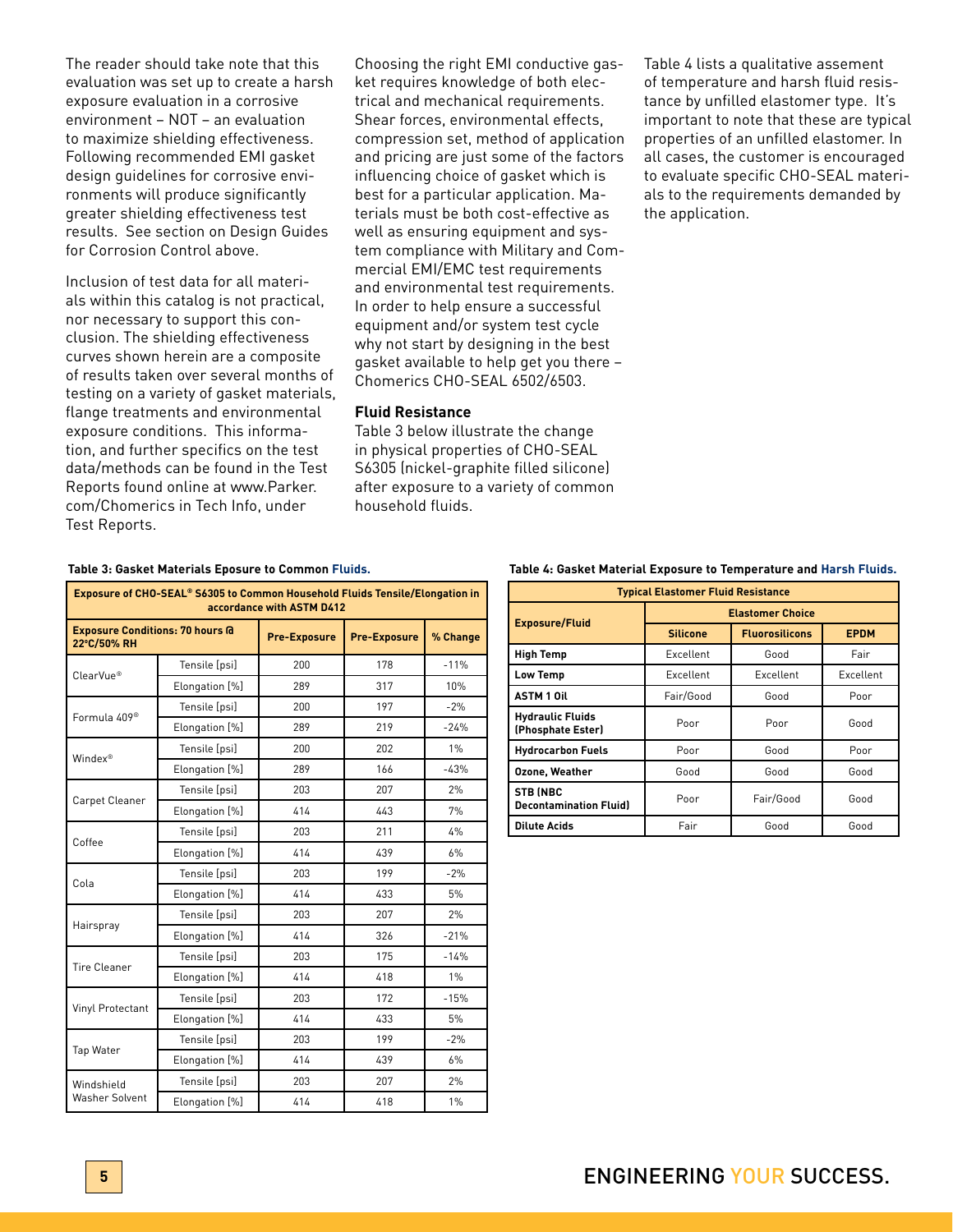



| Table 5a: Quick Reference Guide for Selecting Conductive Elastomers - Typical Commercial and Military Applications<br>$(M)$ = Molded only, $(E)$ = Extruded only |                 |                |                      |                            |               |  |  |  |  |  |
|------------------------------------------------------------------------------------------------------------------------------------------------------------------|-----------------|----------------|----------------------|----------------------------|---------------|--|--|--|--|--|
| <b>Material</b>                                                                                                                                                  | <b>Filler</b>   | <b>Binder</b>  | <b>Shielding</b>     | Corrosion<br>(on Aluminum) | MIL-DTL-83528 |  |  |  |  |  |
| CHO-SEAL 6502                                                                                                                                                    | Nickel-Aluminum | Silicone       | OOOOO                | OOOOO                      |               |  |  |  |  |  |
| CHO-SEAL 6503                                                                                                                                                    | Nickel-Aluminum | Fluorosilicone | OOOOO                | OOOO<br>$\Omega$           | $- - - - -$   |  |  |  |  |  |
| CHO-SEAL 1298                                                                                                                                                    | Silver-Aluminum | Fluorosilicone | $\Omega$<br>$\Omega$ | OOOO                       | Type D        |  |  |  |  |  |
| CHO-SEAL 1285                                                                                                                                                    | Silver-Aluminum | Silicone       | OOOO                 | OOO                        | Type B        |  |  |  |  |  |
| CHO-SEAL 1287                                                                                                                                                    | Silver-Aluminum | Fluorosilicone | OOO                  | OOO                        | Type D        |  |  |  |  |  |
| CHO-SEAL 1215                                                                                                                                                    | Silver-Copper   | Silicone       | OOOOO                | Ő                          | Type A        |  |  |  |  |  |
| <b>CHO-SEAL 1217</b>                                                                                                                                             | Silver-Copper   | Fluorosilicone | OOOOO                | $\bigcirc$                 | Type C        |  |  |  |  |  |
| <b>CHO-SEAL S6305</b>                                                                                                                                            | Nickel-Graphite | Silicone       | OOO                  | OO                         | $- - - - -$   |  |  |  |  |  |
| CHO-SEAL 6370                                                                                                                                                    | Nickel-Graphite | Silicone       | OO                   | OO                         |               |  |  |  |  |  |
| CHO-SEAL 6371                                                                                                                                                    | Nickel-Graphite | Silicone       | OO                   | $\overline{O}$             |               |  |  |  |  |  |
| CHO-SEAL 6308                                                                                                                                                    | Nickel-Graphite | Silicone       | OOO                  | $\overline{O}$             |               |  |  |  |  |  |
| CHO-SEAL 6330 [M]                                                                                                                                                | Nickel-Graphite | Silicone       | $\mathbf C$          | $\overline{O}$             |               |  |  |  |  |  |
| CHO-SEAL L6303                                                                                                                                                   | Nickel-Graphite | Fluorosilicone | OOO                  | OO                         |               |  |  |  |  |  |
| CHO-SEAL 1350                                                                                                                                                    | Silver-Glass    | Silicone       | OOOO                 | $\bigcirc$                 | Type M*       |  |  |  |  |  |
| CHO-SEAL 1310 [M]                                                                                                                                                | Silver-Glass    | Silicone       | OOO                  | $\bigcirc$                 | -----         |  |  |  |  |  |
| CHO-SEAL 1273                                                                                                                                                    | Silver-Copper   | Silicone       | OOOO                 | $\bigcirc$                 |               |  |  |  |  |  |
| CHO-SEAL 1270 [M]                                                                                                                                                | Silver-Copper   | Silicone       | $\bigcirc$           | $\bigcirc$                 |               |  |  |  |  |  |

\* **Molded** version of 1350 meets Mil-DTL-83528 type M specifications. **Extruded** version of 1350 meets Mil-DTL-83528 type M specifications except elongation (60/260).

| Table 5b: Quick Reference Guide for Selecting Conductive Elastomers - Specialty Elastomers<br>$(M)$ = Molded only, $(E)$ = Extruded only |                 |                     |                                   |                  |               |  |  |  |  |  |
|------------------------------------------------------------------------------------------------------------------------------------------|-----------------|---------------------|-----------------------------------|------------------|---------------|--|--|--|--|--|
| <b>Material</b>                                                                                                                          | <b>Filler</b>   | <b>Binder</b>       | <b>Shielding</b><br>(on Aluminum) |                  | MIL-DTL-83528 |  |  |  |  |  |
| CHO-SEAL 1224 [M]                                                                                                                        | Silver          | Silicone            | 00000                             | $\left( \right)$ | Type E        |  |  |  |  |  |
| CHO-SEAL 1221 [M]                                                                                                                        | Silver          | Fluorosilicone      | OOOO                              | $\cup$           | Type F        |  |  |  |  |  |
| <b>CHO-SEAL 1401</b>                                                                                                                     | Silver          | Silicone            | OOOO                              | $\left( \right)$ |               |  |  |  |  |  |
| CHO-SEAL 1239 [M]                                                                                                                        | Silver-Copper   | Silicone/Cu Mesh    | OOOO                              | $\Omega$         | Type G        |  |  |  |  |  |
| CHO-SEAL 1212 [M]                                                                                                                        | Silver-Copper   | Silicone            | OOOOO                             | $\Omega$         | Type K        |  |  |  |  |  |
| CHO-SEAL 6435 [M]                                                                                                                        | Silver-Nickel   | <b>EPDM</b>         | OOO                               | <b>OOO</b>       |               |  |  |  |  |  |
| CHO-SEAL 6307 [M]                                                                                                                        | Nickel-Graphite | EPDM                | $\overline{O}$                    | OOO              |               |  |  |  |  |  |
| CHO-SEAL 6452 <sup>(E)</sup>                                                                                                             | Nickel-Graphite | EPDM                | $\Omega$                          | O(OO)            |               |  |  |  |  |  |
| CHO-SEAL 6460 [M]                                                                                                                        | Nickel-Aluminum | EPDM                | O(O)                              | O(OO)            |               |  |  |  |  |  |
| CHO-SEAL V6433 [M]                                                                                                                       | Silver-Nickel   | Fluoro/Fluorocarbon | OOO                               | OOO              |               |  |  |  |  |  |
| CHO-SEAL S6600 [M]                                                                                                                       | Carbon          | Silicone            | $\Box$                            | $\left( \right)$ |               |  |  |  |  |  |

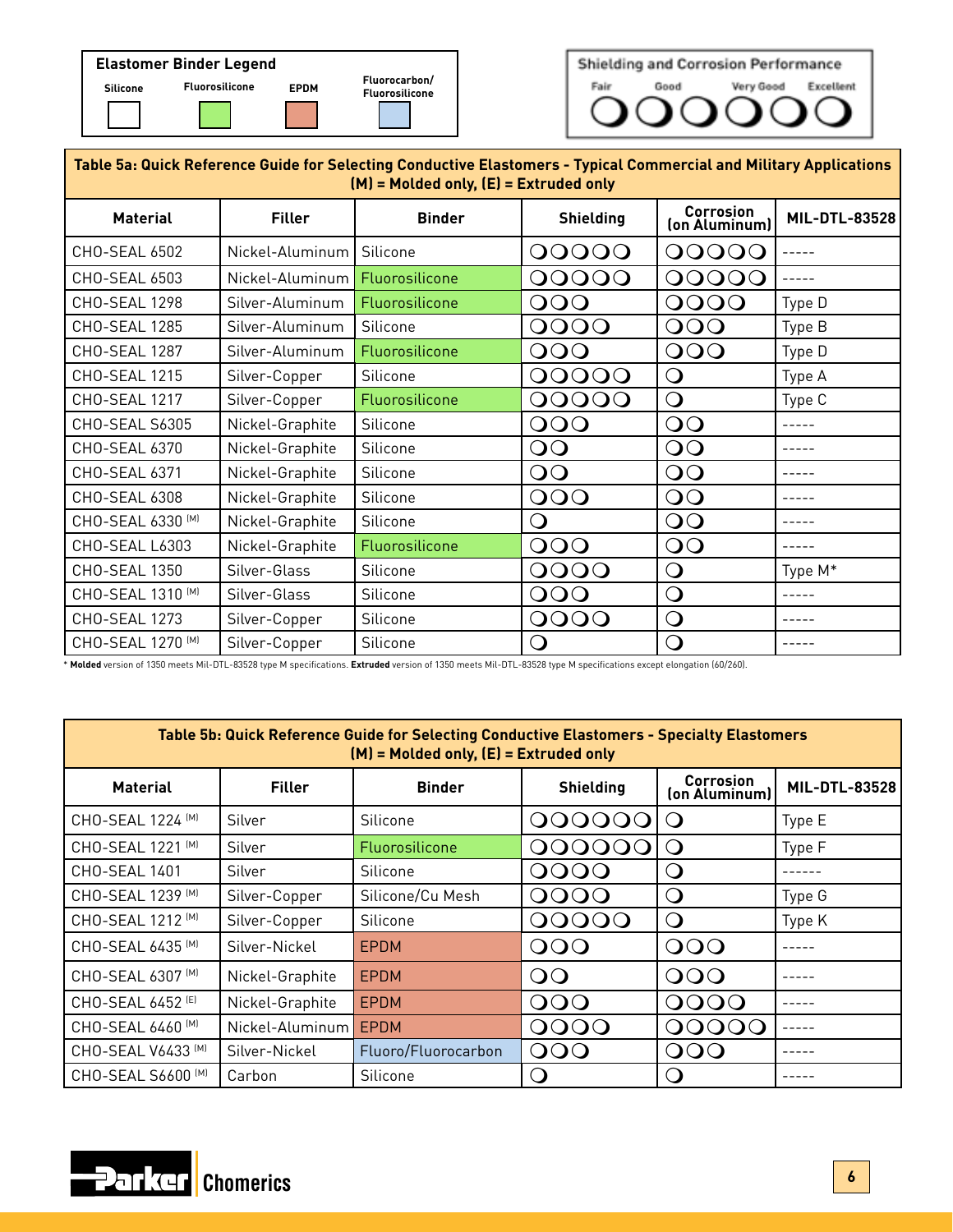**Fluorocarbon/**

# **Fluorosilicone Silicone Fluorosilicone EPDM Corrosion Resistant on Aluminum**

|                |                                                             |                                                                   |                                         |                         | Table 6: Material Guidelines - Military and Commercial |                         |                         |                         |                          |
|----------------|-------------------------------------------------------------|-------------------------------------------------------------------|-----------------------------------------|-------------------------|--------------------------------------------------------|-------------------------|-------------------------|-------------------------|--------------------------|
|                |                                                             |                                                                   | <b>Test Procedure</b><br>(Type of Test) | <b>CHO-SEAL</b><br>6502 | <b>CHO-SEAL</b><br>6503                                | <b>CHO-SEAL</b><br>1298 | <b>CHO-SEAL</b><br>1285 | <b>CHO-SEAL</b><br>1287 | <b>CHO-SEAL</b><br>1215  |
|                |                                                             | Molded (M) or Extruded (E)                                        | $-$                                     | M/E                     | M/E                                                    | M/E                     | M/E                     | M/E                     | M/E                      |
|                |                                                             | Conductive Filler                                                 | $- -$                                   | Ni/Al                   | Ni/Al                                                  | Passivated<br>Ag/Al     | Aq/Al                   | Aq/Al                   | Ag/Cu                    |
|                |                                                             | <b>Elastomer Binder</b>                                           | $- -$                                   | Silicone                | Fluorosilicone                                         | Fluorosilicone          | Silicone                | Fluorosilicone          | Silicone                 |
|                |                                                             | Type (Ref. MIL-DTL-83528)                                         | $ -$                                    | Not<br>Applicable       | Not<br>Applicable                                      | Type D                  | Type B                  | Type D                  | Type A                   |
|                |                                                             | Volume Resistivity, ohm-cm, max., as<br>supplied without pressure | $CEPS-0002c (Q/C)$                      | 0.150                   | 0.250                                                  | Not<br>Applicable       | Not<br>Applicable       | Not<br>Applicable       | Not<br>Applicable        |
| Physical       |                                                             | sensitive adhesive                                                | MIL-DTL-83528<br>(Q/C)                  | Not<br>Applicable       | <b>Not</b><br>Applicable                               | 0.012                   | 0.008                   | 0.012                   | 0.004                    |
|                |                                                             | Hardness, Shore A                                                 | ASTM D2240 (Q/C)                        | $68 + 10$               | $72 + 10$                                              | $70 \pm 7$              | $65 + 7$                | $70 + 7$                | $65 \pm 7$               |
|                |                                                             | Specific Gravity                                                  | ASTM D792 (Q/C)                         | $1.85 \pm 0.25$         | $2.05 \pm 0.25$                                        | $2.00 \pm 0.25$         | $2.00 \pm 0.25$         | $2.00 \pm 0.25$         | $3.50 + 0.45$            |
|                |                                                             | Tensile Strength, psi (MPa), min.                                 | <b>ASTM D412 (Q/C)</b>                  | 150 (1.03)              | 150 (1.03)                                             | 180 (1.24)              | 200 (1.38)              | 180 (1.24)              | 200 (1.38)               |
|                |                                                             | Elongation, % min. or % min./max.                                 | ASTM D412 (Q/C)                         | 100 min                 | $50$ min                                               | 60/260                  | 100/300                 | 60/260                  | 100/300                  |
|                |                                                             | Tear Strength, lb/in. (kN/m), min.                                | ASTM D624 (Q)                           | 40 (7.00)               | 35(6.13)                                               | 35(6.13)                | 30(5.25)                | 35(6.13)                | 40 (7.00) / 25<br>(4.38) |
|                |                                                             | Compression Set,<br>70 hrs at 100°C, % max. (A)                   | ASTM D395,<br>Method B (Q)              | 30                      | 30                                                     | 30                      | 32                      | 30                      | 32                       |
|                | Low Temperature Flex TR10,<br>°C, min.                      |                                                                   | <b>ASTM D1329 [Q]</b>                   | $-55$                   | $-55$                                                  | $-55$                   | -65                     | $-55$                   | $-65$                    |
| <b>Thermal</b> | Maximum Continuous Use<br>Temperature, °C (B)               |                                                                   |                                         | 125                     | 125                                                    | 160/200                 | 160/200                 | 160/200                 | 125                      |
|                | Thermal Conductivity,<br>W/m-K (Typical) 300 psi (2.07 MPa) |                                                                   | <b>ASTM D5470</b>                       | 1.0                     | 0.9                                                    | 1.2                     | 2.2                     | Not Tested              | 2.1                      |
|                |                                                             | Shielding Effectiveness, dB, min. (F)<br>Method 1:                |                                         | Method 2                | Method 2                                               | Method 2                | Method 2                | Method 2                | Method 2                 |
|                |                                                             | 200 kHz (H Field)                                                 | $CHO-TP08c(Q)$                          | Not Tested              | Not Tested                                             | 55                      | 60                      | 55                      | 70                       |
|                |                                                             | 100 MHz (E Field)                                                 | Method 2:                               | 127                     | 127                                                    | 110                     | 115                     | 110                     | 120                      |
|                |                                                             | 500 MHz (E Field)                                                 | MIL-DTL-83528                           | 115                     | 117                                                    | 100                     | 110                     | 100                     | 120                      |
|                |                                                             | 2 GHz (Plane Wave)                                                | Para. 4.5.12 (Q)                        | 116                     | 116                                                    | 95                      | 105                     | 95                      | 120                      |
|                |                                                             | 10 GHz (Plane Wave)                                               | Method 3:                               | 127                     | 127                                                    | 90                      | 100                     | 90                      | 120                      |
|                |                                                             | 40 GHz (Plane Wave)                                               | CHO-TP09 <sup>c</sup> (Q)               |                         | Not Tested                                             | 75                      | Not Tested              | 75                      | 90                       |
| Electrical     |                                                             | Heat Aging                                                        | $CEPS-0002c$ (Q)                        | $0.200$ <sup>(H)</sup>  | $0.250$ <sup>(H)</sup>                                 | Not<br>Applicable       | Not<br>Applicable       | Not<br>Applicable       | Not<br>Applicable        |
|                | al Stability,                                               |                                                                   | MIL-DTL-83528<br>Para. 4.5.15 (Q/C)     | Not<br>Applicable       | Not<br>Applicable                                      | 0.015                   | 0.010                   | 0.015                   | 0.010                    |
|                | cm, max.                                                    | <b>Resistance During Vibration</b>                                | MIL-DTL-83528<br>Para. 4.5.13 (Q)       | Not<br>Applicable       | Not<br>Applicable                                      | 0.015                   | 0.012                   | 0.015                   | 0.004                    |
|                | Electrica<br>ohm-                                           | <b>Resistance After Vibration</b>                                 | MIL-DTL-83528<br>Para. 4.5.13 (Q)       | Not<br>Applicable       | Not<br>Applicable                                      | 0.012                   | 0.008                   | 0.012                   | 0.008                    |
|                |                                                             | Post Tensile Set Volume<br>Resistivity                            | MIL-DTL-83528<br>Para. 4.5.9 (Q/C)      | Not<br>Applicable       | Not<br>Applicable                                      | 0.015                   | 0.015                   | 0.015                   | 0.008                    |
| Regulatory     |                                                             | <b>EMP Survivability,</b><br>kA per in. perimeter                 | MIL-DTL-83528<br>Para. 4.5.16 (Q)       | >0.9                    | >0.9                                                   | >0.9                    | >0.9                    | >0.9                    | >0.9                     |
|                |                                                             | <b>RoHS Compliant</b>                                             | $\overline{\phantom{a}}$                | Yes                     | Yes                                                    | Yes                     | Yes                     | Yes                     | Yes                      |
|                |                                                             | UL 94 Flammability Rating                                         | <b>UL 94</b>                            | Not Tested              | Not Tested                                             | Not Tested              | Not Tested              | Not Tested              | Not Tested               |

**Note A:** Compression set is expressed as a percentage of deflection per ASTM D395 Method B, at 25% deflection. To determine percent recovery, subtract 0.25 of the stated compression set value from 100%. For example, in the case of 30% compression set, recovery is 92.5%.

**Note B:** Where two values are shown, the first represents max. operating temp. for conformance to MIL-DTL-83528 (which requires Group A life testing at 1.25 times max. operating temp.) and the second value represents the practical limit for ex posure up to 1000 hrs. (compressed between flanges 7-10%). Single values conform to both definitions.

**Note C:** Copies of CEPS-0002, CHO-TP08 and CHO-TP09 are available from Chomerics. Contact Ap-

plications Engineering. **Note D:** Heat aging condition: 100°C for 48 hrs.

**Note E:** Heat aging condition: 150°C for 48 hrs.

**Note F:** It may not be inferred that the same level of shielding effectiveness provided by a gasket ma-<br>terial tested in the fixture per MIL-DTL-83528 Para. 4.5.12 would be provided in an actual equipment<br>flange, since ma and size, etc.) could lower or enhance shielding effectiveness. This procedure provides data ap-<br>plicable only to the test fixture design of MIL-DTL-83528, but which is useful for making comparisons<br>between different qaske **Note G:** Heat aging condition: 200 °C for 48 hours

**Note H:** Heat aging condition: 125 °C for 1000 hours

continued on next page...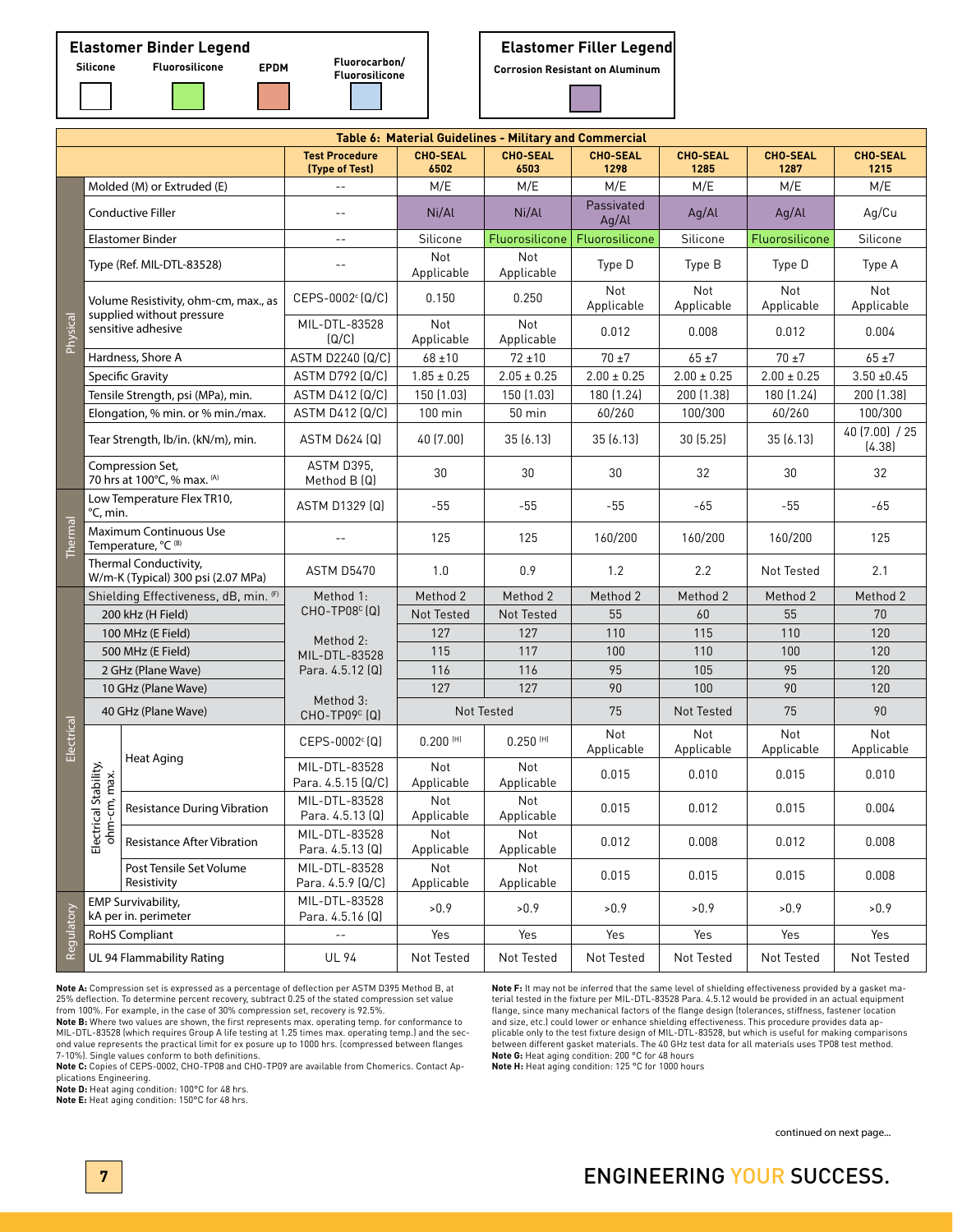

# **Elastomer Filler Legend**

**Fluorosilicone Corrosion Resistant on Aluminum**

| continuedTable 6: Material Guidelines - Military and Commercial - continued |                                                             |                                                                   |                                         |                          |                          |                         |                         |                         |
|-----------------------------------------------------------------------------|-------------------------------------------------------------|-------------------------------------------------------------------|-----------------------------------------|--------------------------|--------------------------|-------------------------|-------------------------|-------------------------|
|                                                                             |                                                             |                                                                   | <b>Test Procedure</b><br>(Type of Test) | <b>CHO-SEAL</b><br>1217  | <b>CHO-SEAL</b><br>S6305 | <b>CHO-SEAL</b><br>6370 | <b>CHO-SEAL</b><br>6371 | <b>CHO-SEAL</b><br>6308 |
|                                                                             |                                                             | Molded (M) or Extruded (E)                                        | $\sim$ $-$                              | M/E                      | M/E                      | E                       | M                       | E                       |
|                                                                             |                                                             | <b>Conductive Filler</b>                                          | $-$                                     | Ag/Cu                    | Ni/C                     | Ni/C                    | Ni/C                    | Ni/C                    |
|                                                                             | <b>Elastomer Binder</b>                                     |                                                                   | $-$                                     | Fluorosilicone           | Silicone                 | Silicone                | Silicone                | Silicone                |
|                                                                             |                                                             | Type (Ref. MIL-DTL-83528)                                         | $-$                                     | Type C                   | <b>Not</b><br>Applicable | Not<br>Applicable       | Not<br>Applicable       | Not<br>Applicable       |
|                                                                             |                                                             | Volume Resistivity, ohm-cm, max., as<br>supplied without pressure | $CEPS-0002c (Q/C)$                      | <b>Not</b><br>Applicable | 0.100                    | 0.100                   | 0.100                   | 0.100                   |
| Physical                                                                    |                                                             | sensitive adhesive                                                | MIL-DTL-83528<br>(Q/C)                  | 0.010                    | <b>Not</b><br>Applicable | Not<br>Applicable       | Not<br>Applicable       | Not<br>Applicable       |
|                                                                             |                                                             | Hardness, Shore A                                                 | ASTM D2240 (Q/C)                        | $75\pm7$                 | $65 + 10$                | $60 + 10$               | $65 + 10$               | $65 \pm 10$             |
|                                                                             | <b>Specific Gravity</b>                                     |                                                                   | <b>ASTM D792 (Q/C)</b>                  | $4.00 \pm 0.50$          | $2.00 \pm 0.25$          | $2.10 \pm 0.25$         | $2.00 \pm 0.25$         | $2.00 \pm 0.25$         |
|                                                                             |                                                             | Tensile Strength, psi (MPa), min.                                 | <b>ASTM D412 (Q/C)</b>                  | 180 (1.24)               | 200 (1.38)               | 150 (1.03)              | 150 (1.03)              | 200 (1.38)              |
|                                                                             |                                                             | Elongation, % min. or % min./max.                                 | <b>ASTM D412 (Q/C)</b>                  | 100/300                  | 100                      | 100                     | 100                     | 75                      |
|                                                                             |                                                             | Tear Strength, lb/in. (kN/m), min.                                | ASTM D624 (Q)                           | 35(6.13)                 | 50 (8.75)                | 35(6.13)                | Not Tested              | 40 (7.00)               |
|                                                                             |                                                             | Compression Set,<br>70 hrs at 100°C, % max. (A)                   | ASTM D395.<br>Method B (Q)              | 35                       | 30                       | 40                      | 40                      | 30                      |
|                                                                             | °C, min.                                                    | Low Temperature Flex TR10,                                        | ASTM D1329 [Q]                          | $-55$                    | $-45$                    | $-45$                   | $-40$                   | -60                     |
| Thermal                                                                     | Maximum Continuous Use<br>Temperature, °C (B)               |                                                                   |                                         | 125                      | 150                      | 150                     | 150                     | 150                     |
|                                                                             | Thermal Conductivity,<br>W/m-K (Typical) 300 psi (2.07 MPa) |                                                                   | <b>ASTM D5470</b>                       | Not Tested               | 0.8                      | 0.9                     | 1.1                     | Not Tested              |
|                                                                             |                                                             | Shielding Effectiveness, dB, min. (F)                             | Method 1:                               | Method 2                 | Method 1                 | Method 1                | Method 1                | Method 1                |
|                                                                             |                                                             | 200 kHz (H Field)                                                 | CHO-TP08 <sup>c</sup> (Q)               | 70                       | Not Tested               | Not Tested              | Not Tested              | Not Tested              |
|                                                                             |                                                             | 100 MHz (E Field)                                                 | Method 2:                               | 120                      | 100                      | 100                     | 100                     | 100                     |
|                                                                             |                                                             | 500 MHz (E Field)                                                 | MIL-DTL-83528                           | 120                      | 100                      | 100                     | 100                     | 100                     |
|                                                                             |                                                             | 2 GHz (Plane Wave)                                                | Para. 4.5.12 (Q)                        | 115                      | 100                      | 95                      | 80                      | 100                     |
|                                                                             |                                                             | 10 GHz (Plane Wave)                                               | Method 3:                               | 110                      | 100                      | 95                      | 80                      | 100                     |
|                                                                             |                                                             | 40 GHz (Plane Wave)                                               | $CHO-TPO9c (Q)$                         | Not Tested               | 75                       | Not Tested              | Not Tested              | Not Tested              |
| Electrical                                                                  |                                                             | Heat Aging                                                        | $CEPS-0002c$ (Q)                        | Not<br>Applicable        | 0.250e                   | $0.250^{[e]}$           | $0.250^{[e]}$           | 0.250e                  |
|                                                                             |                                                             |                                                                   | MIL-DTL-83528<br>Para. 4.5.15 (Q/C)     | 0.015                    | Not<br>Applicable        | Not<br>Applicable       | Not<br>Applicable       | Not<br>Applicable       |
|                                                                             | lectrical Stability,<br>ohm-cm, max.                        | <b>Resistance During Vibration</b>                                | MIL-DTL-83528<br>Para. 4.5.13 (Q)       | 0.010                    | Not<br>Applicable        | Not<br>Applicable       | Not<br>Applicable       | Not<br>Applicable       |
|                                                                             | ш                                                           | <b>Resistance After Vibration</b>                                 | MIL-DTL-83528<br>Para. 4.5.13 (Q)       | 0.015                    | Not<br>Applicable        | Not<br>Applicable       | Not<br>Applicable       | Not<br>Applicable       |
|                                                                             |                                                             | Post Tensile Set Volume<br>Resistivity                            | MIL-DTL-83528<br>Para. 4.5.9 (Q/C)      | 0.015                    | Not<br>Applicable        | Not<br>Applicable       | Not<br>Applicable       | Not<br>Applicable       |
| Regulatory                                                                  |                                                             | <b>EMP Survivability,</b><br>kA per in. perimeter                 | MIL-DTL-83528<br>Para. 4.5.16 (Q)       | >0.9                     | Not<br>Applicable        | Not<br>Applicable       | Not<br>Applicable       | Not<br>Applicable       |
|                                                                             |                                                             | <b>RoHS Compliant</b>                                             | $\overline{\phantom{a}}$ .              | Yes                      | Yes                      | Yes                     | Yes                     | Yes                     |
|                                                                             |                                                             | UL 94 Flammability Rating                                         | <b>UL 94</b>                            | Not Tested               | $V-0$                    | $V-0$                   | $V - 0$                 | Not Tested              |

**Note A:** Compression set is expressed as a percentage of deflection per ASTM D395 Method B, at 25% deflection. To determine percent recovery, subtract 0.25 of the stated compression set value

from 100%. For example, in the case of 30% compression set, recovery is 92.5%. **Note B:** Where two values are shown, the first represents max. operating temp. for conformance to MIL-DTL-83528 (which requires Group A life testing at 1.25 times max. operating temp.) and the second value represents the practical limit for ex posure up to 1000 hrs. (compressed between flanges<br>7-10%]. Single values conform to both definitions.<br>**Note C:** Copies of CEPS-0002, CHO-TP08 and CHO-TP09 are available from

Applications Engineering.

**Note D:** Heat aging condition: 100°C for 48 hrs.

**Note E:** Heat aging condition: 150°C for 48 hrs.

**Note F:** It may not be inferred that the same level of shielding effectiveness provided by a gasket material tested in the fixture per MIL-DTL-83528 Para. 4.5.12 would be provided in an actual equipment flange, since many mechanical factors of the flange design (tolerances, stiffness, fastener<br>location and size, etc.) could lower or enhance shielding effectiveness. This procedure provides data applicable only to the test fixture design of MIL-DTL-83528, but which is useful for making comparisons between different gasket materials. The 40 GHz test data for all materials uses TP08 test method.

**Note G:** Heat aging condition: 200 °C for 48 hours

**Note H:** Heat aging condition: 125 °C for 1000 hours



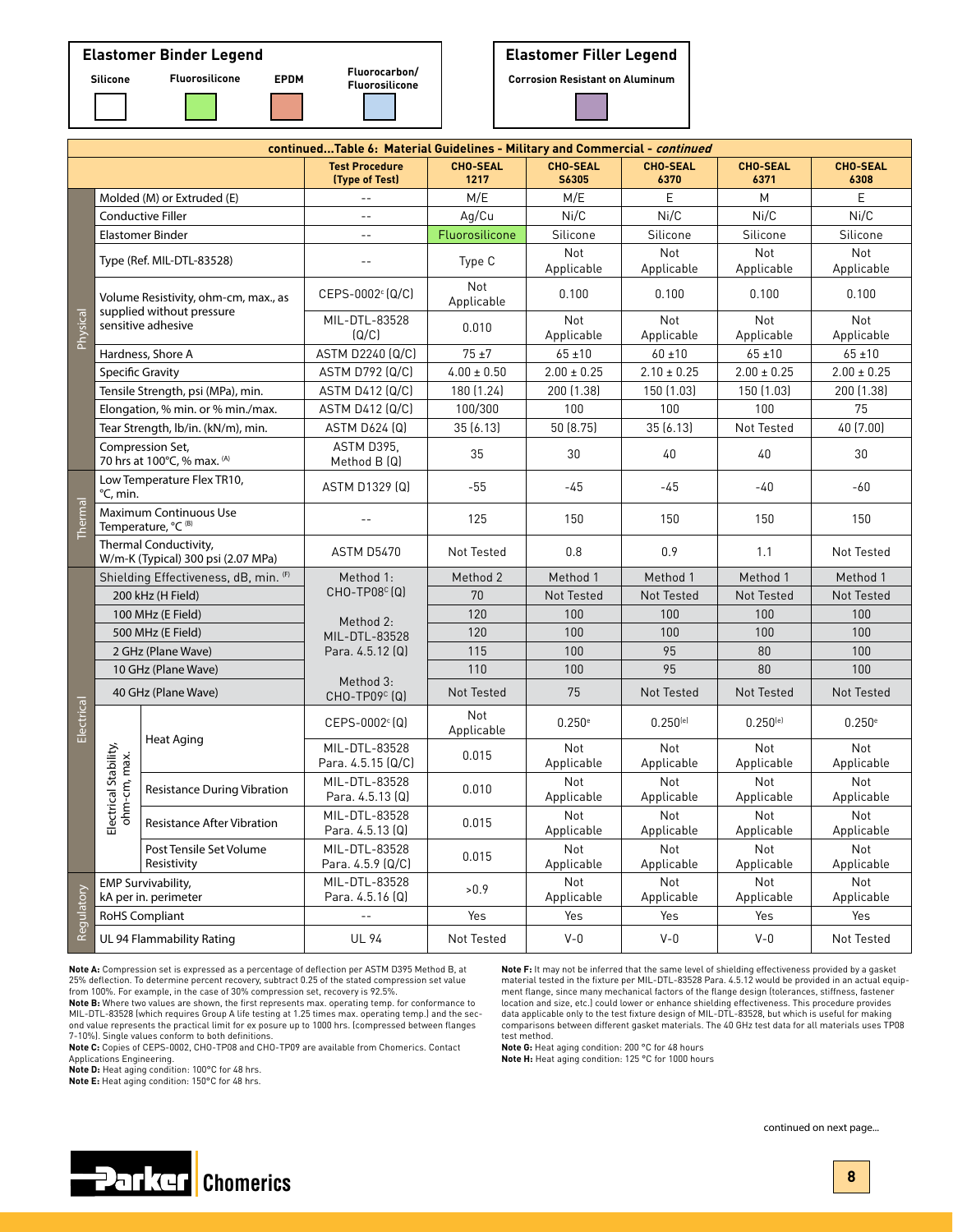# **Elastomer Binder Legend**



| ı<br>0<br>ıе<br>п<br>п<br>-<br>$\sim$ |  |  |
|---------------------------------------|--|--|
|                                       |  |  |
|                                       |  |  |
|                                       |  |  |

| Silicone | <b>Fluorosilicone</b> | <b>EPDM</b> | Fluorocarbon/<br><b>Fluorosilicone</b> |
|----------|-----------------------|-------------|----------------------------------------|
|          |                       |             |                                        |

# **Elastomer Filler Legend**

**Corrosion Resistant on Aluminum** 

|            |                                                             |                                                                   | continuedTable 6: Material Guidelines - Military and Commercial - continued |                          |                          |                         |                          |                         |
|------------|-------------------------------------------------------------|-------------------------------------------------------------------|-----------------------------------------------------------------------------|--------------------------|--------------------------|-------------------------|--------------------------|-------------------------|
|            |                                                             |                                                                   | <b>Test Procedure</b><br>(Type of Test)                                     | <b>CHO-SEAL</b><br>6330  | <b>CHO-SEAL</b><br>L6303 | <b>CHO-SEAL</b><br>1350 | <b>CHO-SEAL</b><br>1310  | <b>CHO-SEAL</b><br>1273 |
|            |                                                             | Molded (M) or Extruded (E)                                        | $\overline{a}$                                                              | M                        | M/E                      | $M/E$ <sup>[J]</sup>    | M                        | M/E                     |
|            |                                                             | <b>Conductive Filler</b>                                          | $\overline{a}$                                                              | Ni/C                     | Ni/C                     | Ag/Glass                | Ag/Glass                 | Aq/Cu                   |
|            |                                                             | <b>Elastomer Binder</b>                                           | $\sim$ $-$                                                                  | Silicone                 | Fluorosilicone           | Silicone                | Silicone                 | Silicone                |
|            |                                                             | Type (Ref. MIL-DTL-83528)                                         | $\sim$ $-$                                                                  | <b>Not</b><br>Applicable | <b>Not</b><br>Applicable | Type M(J)               | Not<br>Applicable        | Not<br>Applicable       |
|            |                                                             | Volume Resistivity, ohm-cm, max., as<br>supplied without pressure | CEPS-0002 <sup>c</sup> (Q/C)                                                | 0.250                    | 0.100                    | Not<br>Applicable       | 0.010                    | 0.004                   |
| Physical   |                                                             | sensitive adhesive                                                | MIL-DTL-83528<br>(Q/C)                                                      | Not<br>Applicable        | Not<br>Applicable        | 0.006                   | Not<br>Applicable        | Not<br>Applicable       |
|            |                                                             | Hardness, Shore A                                                 | ASTM D2240 (Q/C)                                                            | $40 \pm 7$               | $65 \pm 10$              | $65 + 7$                | $70 + 10$                | $65 \pm 8$              |
|            | <b>Specific Gravity</b>                                     |                                                                   | ASTM D792 (Q/C)                                                             | $1.70 \pm 0.25$          | $2.20 \pm 0.25$          | $1.90 \pm 0.25$         | $1.80 \pm 0.25$          | $3.70 \pm 0.25$         |
|            |                                                             | Tensile Strength, psi (MPa), min.                                 | <b>ASTM D412 (Q/C)</b>                                                      | 120 (0.83)               | 150 (1.03)               | 200 (1.38)              | 200 (1.38)               | 175 (1.21)              |
|            |                                                             | Elongation, % min. or % min./max.                                 | <b>ASTM D412 (Q/C)</b>                                                      | 75                       | 60                       | 100/300                 | 100                      | 75                      |
|            |                                                             | Tear Strength, lb/in. (kN/m), min.                                | <b>ASTM D624 (Q)</b>                                                        | Not Tested               | 35(6.13)                 | 30 (5.25)               | Not Tested               | Not Tested              |
|            |                                                             | Compression Set,<br>70 hrs at 100°C, % max. (A)                   | ASTM D395.<br>Method B (Q)                                                  | 25                       | 25                       | 30                      | 35                       | 32                      |
|            | °C, min.                                                    | Low Temperature Flex TR10,                                        | ASTM D1329 [Q]                                                              | $-40$                    | $-45$                    | $-55$                   | $-40$                    | $-65$                   |
| Thermal    | Maximum Continuous Use<br>Temperature, °C (B)               |                                                                   | $\overline{a}$                                                              | 150                      | 150                      | 160                     | 160                      | 125                     |
|            | Thermal Conductivity,<br>W/m-K (Typical) 300 psi (2.07 MPa) |                                                                   | <b>ASTM D5470</b>                                                           | 0.6                      | 0.8                      | 1.2                     | Not Tested               | Not Tested              |
|            |                                                             | Shielding Effectiveness, dB, min. (F)                             | Method 1:                                                                   | Method 3                 | Method 1                 | Method 2                | Method 1                 | Method 1                |
|            |                                                             | 200 kHz (H Field)                                                 | $CHO-TP08c(Q)$                                                              | <b>Not Tested</b>        | Not Tested               | 50                      | Not Tested               | Not Tested              |
|            |                                                             | 100 MHz (E Field)                                                 | Method 2:                                                                   | 75                       | 100                      | 125                     | 100                      | 100                     |
|            |                                                             | 500 MHz (E Field)                                                 | MIL-DTL-83528                                                               | 75                       | 100                      | 114                     | 100                      | 100                     |
|            |                                                             | 2 GHz (Plane Wave)                                                | Para. 4.5.12 (Q)                                                            | 70                       | 100                      | 116                     | 90                       | 100                     |
|            |                                                             | 10 GHz (Plane Wave)                                               |                                                                             | 70                       | 100                      | 124                     | 80                       | 100                     |
|            |                                                             | 40 GHz (Plane Wave)                                               | Method 3:<br>CHO-TP09 <sup>c</sup> (Q)                                      | <b>Not Tested</b>        | Not Tested               | <b>Not Tested</b>       | Not Tested               | Not Tested              |
| Electrical |                                                             | <b>Heat Aging</b>                                                 | $CEPS-0002c[Q]$                                                             | $0.250^{[e]}$            | 0.250e                   | Not<br>Applicable       | 0.010                    | 0.010                   |
|            |                                                             |                                                                   | MIL-DTL-83528<br>Para. 4.5.15 (Q/C)                                         | <b>Not</b><br>Applicable | Not<br>Applicable        | 0.015                   | Not<br>Applicable        | Not<br>Applicable       |
|            | Electrical Stability,<br>ohm-cm, max.                       | Resistance During Vibration                                       | MIL-DTL-83528<br>Para. 4.5.13 (Q)                                           | Not<br>Applicable        | Not<br>Applicable        | 0.009                   | Not<br>Applicable        | Not<br>Applicable       |
|            |                                                             | <b>Resistance After Vibration</b>                                 | MIL-DTL-83528<br>Para. 4.5.13 (Q)                                           | <b>Not</b><br>Applicable | <b>Not</b><br>Applicable | 0.006                   | <b>Not</b><br>Applicable | Not<br>Applicable       |
|            |                                                             | Post Tensile Set Volume<br>Resistivity                            | MIL-DTL-83528<br>Para. 4.5.9 (Q/C)                                          | Not<br>Applicable        | Not<br>Applicable        | 0.009                   | Not<br>Applicable        | Not<br>Applicable       |
| Regulatory |                                                             | <b>EMP Survivability,</b><br>kA per in. perimeter                 | MIL-DTL-83528<br>Para. 4.5.16 (Q)                                           | Not<br>Applicable        | Not<br>Applicable        | >0.9                    | Not<br>Applicable        | Not<br>Applicable       |
|            | <b>RoHS Compliant</b>                                       |                                                                   | $\overline{a}$                                                              | Yes                      | Yes                      | Yes                     | Yes                      | Yes                     |
|            |                                                             | UL 94 Flammability Rating                                         | <b>UL 94</b>                                                                | Not Tested               | Not Tested               | Not Tested              | $V - 0$                  | $V - 0$                 |

**Note A:** Compression set is expressed as a percentage of deflection per ASTM D395 Method B, at 25% deflection. To determine percent recovery, subtract 0.25 of the stated compression set value from 100%. For example, in the case of 30% compression set, recovery is 92.5%.

**Note B:** Where two values are shown, the first represents max. operating temp. for conformance to MIL-DTL-83528 (which requires Group A life testing at 1.25 times max. operating temp.) and the second value represents the practical limit for ex posure up to 1000 hrs. (compressed between flanges 7-10%). Single values conform to both definitions.

**Note C:** Copies of CEPS-0002, CHO-TP08 and CHO-TP09 are available from Chomerics. Contact Applications Engineering. **Note D:** Heat aging condition: 100°C for 48 hrs.

**Note E:** Heat aging condition: 150°C for 48 hrs. **Note F:** It may not be inferred that the same level of shielding effectiveness provided by a gasket material tested in the fixture per MIL-DTL-83528 Para. 4.5.12 would be provided in an actual equipment flange, since many mechanical factors of the flange design (tolerances, stiffness,

fastener location and size, etc.) could lower or enhance shielding effectiveness. This procedure provides data applicable only to the test fixture design of MIL-DTL-83528, but which is useful for making comparisons between different gasket materials. The 40 GHz test data for all materials uses TP08 test method.

**Note G:** Heat aging condition: 200 °C for 48 hours

**Note H:** Heat aging condition: 125 °C for 1000 hours

**Note J:** Molded version of 1350 meets Mil-DTL-83528 type M specifications. Extruded version of 1350 meets Mil-DTL-83528 type M specifications except elongation (60/260).

continued on next page...

# **9** ENGINEERING YOUR SUCCESS.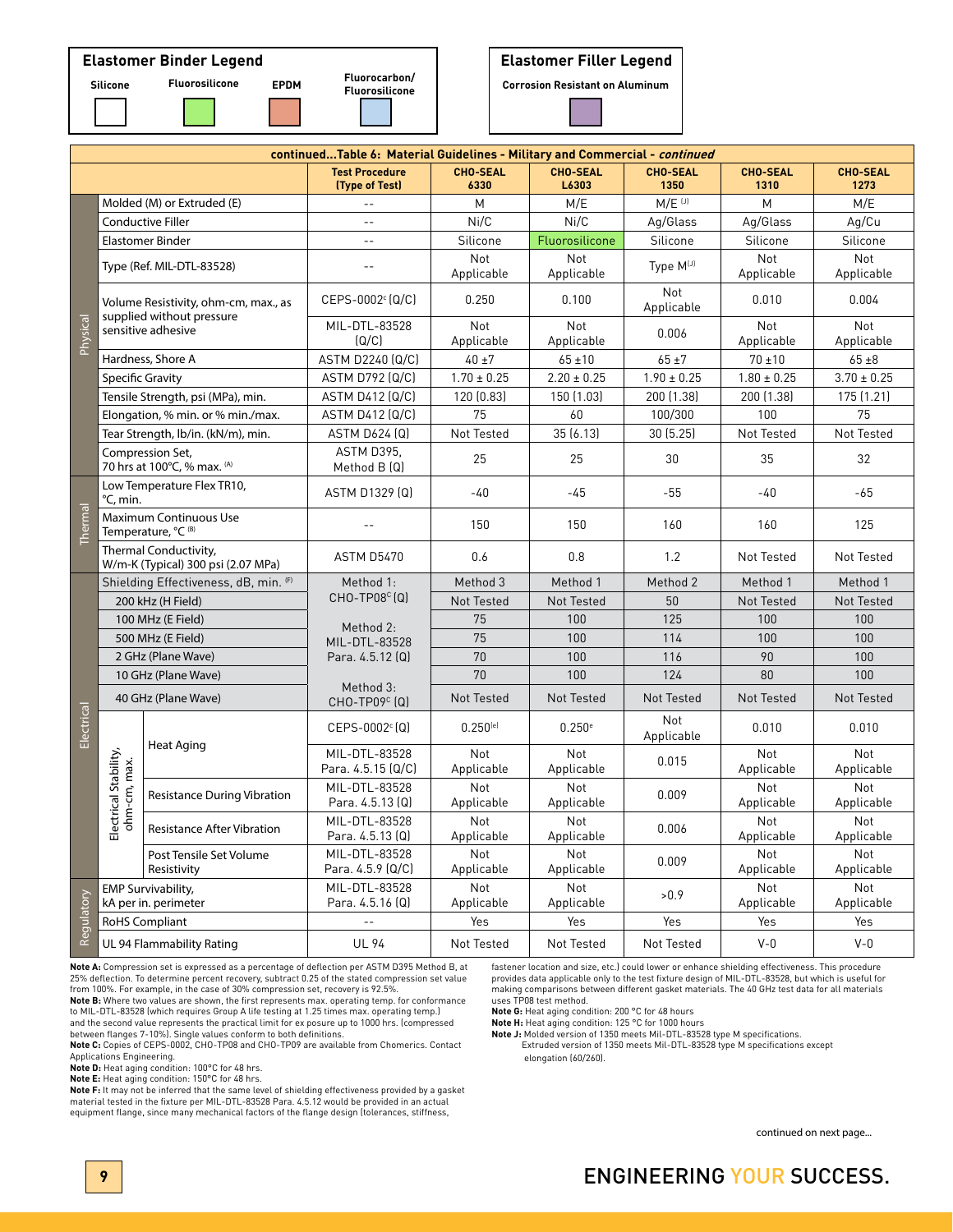# **Elastomer Binder Legend Elastomer Filler Legend**

**Fluorocarbon/**

**Fluorosilicone Silicone Fluorosilicone EPDM Corrosion Resistant on Aluminum**

|            |                                                             |                                                                   | continuedTable 6: Material Guidelines - Military and Commercial - continued |                         |                         |                         |                          |                                |
|------------|-------------------------------------------------------------|-------------------------------------------------------------------|-----------------------------------------------------------------------------|-------------------------|-------------------------|-------------------------|--------------------------|--------------------------------|
|            |                                                             |                                                                   | <b>Test Procedure</b><br>(Type of Test)                                     | <b>CHO-SEAL</b><br>1270 | <b>CHO-SEAL</b><br>1224 | <b>CHO-SEAL</b><br>1221 | <b>CHO-SEAL</b><br>1401  | <b>CHO-SEAL</b><br>1239        |
|            |                                                             | Molded (M) or Extruded (E)                                        |                                                                             | M                       | M                       | M                       | M/E                      | M                              |
|            | <b>Conductive Filler</b>                                    |                                                                   | $- -$                                                                       | Ag/Cu                   | Ag                      | Aq                      | Ag                       | Ag/Cu                          |
|            | <b>Elastomer Binder</b>                                     |                                                                   | $-$                                                                         | Silicone                | Silicone                | Fluorosilicone          | Silicone                 | Silicone &<br>Expanded Cu Foil |
|            |                                                             | Type (Ref. MIL-DTL-83528)                                         |                                                                             | Not<br>Applicable       | Type E                  | Type F                  | Not<br>Applicable        | Type G                         |
|            |                                                             | Volume Resistivity, ohm-cm, max., as<br>supplied without pressure | CEPS-0002 [Q/C]                                                             | 0.050                   | Not<br>Applicable       | Not<br>Applicable       | <b>Not</b><br>Applicable | Not<br>Applicable              |
| Physical   |                                                             | sensitive adhesive                                                | MIL-DTL-83528 (Q/C)                                                         | Not<br>Applicable       | 0.002                   | 0.002                   | 0.010                    | 0.007                          |
|            |                                                             | Hardness, Shore A                                                 | ASTM D2240 (Q/C)                                                            | $40 \pm 7$              | $65 + 7$                | $75 + 7$                | $45 + 5$                 | $80 \pm 7$                     |
|            |                                                             | <b>Specific Gravity</b>                                           | ASTM D792 (Q/C)                                                             | $2.90 \pm 0.25$         | $3.50 + 0.45$           | $4.00 \pm 0.50$         | $1.60 \pm 0.25$          | $4.75 \pm 0.75$                |
|            |                                                             | Tensile Strength, psi (MPa), min.                                 | ASTM D412 (Q/C)                                                             | 80 (0.55)               | 300 (2.07)              | 250 (1.72)              | 200 (1.38)               | 600 (4.14)                     |
|            |                                                             | Elongation, % min. or % min./max.                                 | <b>ASTM D412 (Q/C)</b>                                                      | 75                      | 200/500                 | 100/300                 | 75                       | 20                             |
|            |                                                             | Tear Strength, lb/in. (kN/m), min.                                | <b>ASTM D624 (Q)</b>                                                        | Not Tested              | 50 (8.75)               | 40 (7.00)               | 20(3.50)                 | 70 (12.25)                     |
|            |                                                             | Compression Set,<br>70 hrs at 100°C, % max. (A)                   | ASTM D395.<br>Method B (Q)                                                  | 30                      | 45                      | 60                      | 35                       | Not Tested                     |
|            | Low Temperature Flex TR10,<br>°C, min.                      |                                                                   | ASTM D1329 (Q)                                                              | $-60$                   | -65                     | $-65$                   | $-55$                    | Not Tested                     |
| Thermal    | Maximum Continuous Use<br>Temperature, °C (B)               |                                                                   |                                                                             | 125                     | 160/200                 | 160/200                 | 160/200                  | 125                            |
|            | Thermal Conductivity,<br>W/m-K (Typical) 300 psi (2.07 MPa) |                                                                   | <b>ASTM D5470</b>                                                           | 0.8                     | 2.8                     | Not Tested              | 0.9                      | 1.9                            |
|            |                                                             | Shielding Effectiveness, dB, min. (F)                             | Method 1:                                                                   | Method 3                | Method 2                | Method 2                | Method 2                 | Method 2                       |
|            |                                                             | 200 kHz (H Field)                                                 | $CHO-TPO8c(Q)$                                                              | Not Tested              | 70                      | 70                      | 60                       | 70                             |
|            |                                                             | 100 MHz (E Field)                                                 | Method 2:                                                                   | 80                      | 120                     | 120                     | 100                      | 110                            |
|            |                                                             | 500 MHz (E Field)                                                 | MIL-DTL-83528                                                               | 80                      | 120                     | 120                     | 100                      | 110                            |
|            |                                                             | 2 GHz (Plane Wave)                                                | Para. 4.5.12 (Q)                                                            | 70                      | 120                     | 120                     | 90                       | 110                            |
|            |                                                             | 10 GHz (Plane Wave)                                               | Method 3:                                                                   | 70                      | 120                     | 120                     | 80                       | 110                            |
|            |                                                             | 40 GHz (Plane Wave)                                               | CHO-TP09 <sup>c</sup> (Q)                                                   | Not Tested              | Not Tested              | Not Tested              | Not Tested               | Not Tested                     |
| Electrical |                                                             | <b>Heat Aging</b>                                                 | $CEPS-0002c$ <sup>c</sup> $(Q)$                                             | 0.100e                  | Not<br>Applicable       | Not<br>Applicable       | Not<br>Applicable        | Not<br>Applicable              |
|            |                                                             |                                                                   | MIL-DTL-83528<br>Para. 4.5.15 (Q/C)                                         | Not<br>Applicable       | 0.010                   | 0.010                   | 0.015                    | 0.010                          |
|            | Electrical Stability,<br>ohm-cm, max.                       | <b>Resistance During Vibration</b>                                | MIL-DTL-83528<br>Para. 4.5.13 (Q)                                           | Not<br>Applicable       | 0.010                   | 0.010                   | 0.015                    | 0.007                          |
|            |                                                             | <b>Resistance After Vibration</b>                                 | MIL-DTL-83528<br>Para. 4.5.13 (Q)                                           | Not<br>Applicable       | 0.002                   | 0.002                   | 0.010                    | Not<br>Applicable              |
|            |                                                             | Post Tensile Set Volume<br>Resistivity                            | MIL-DTL-83528<br>Para. 4.5.9 (Q/C)                                          | Not<br>Applicable       | 0.010                   | 0.010                   | 0.020                    | Not<br>Applicable              |
| Regulatory |                                                             | <b>EMP Survivability.</b><br>kA per in. perimeter                 | MIL-DTL-83528<br>Para. 4.5.16 (Q)                                           | Not<br>Applicable       | >0.9                    | >0.9                    | >0.9                     | >0.9                           |
|            |                                                             | <b>RoHS Compliant</b>                                             | $\overline{a}$                                                              | Yes                     | Yes                     | Yes                     | Yes                      | Yes                            |
|            |                                                             | UL 94 Flammability Rating                                         | <b>UL 94</b>                                                                | Not Tested              | Not Tested              | Not Tested              | Not Tested               | Not Tested                     |

#### \* Molded only

**Note A:** Compression set is expressed as a percentage of deflection per ASTM D395 Method B, at 25% deflection. To determine percent recovery, subtract 0.25 of the stated compression set value from 100%. For example, in the case of 30% compression set, recovery is 92.5%.

**Note B:** Where two values are shown, the first represents max. operating temp. for conformance to MIL-DTL-83528 (which requires Group A life testing at 1.25 times max. operating temp.) and the second value represents the practical limit for ex posure up to 1000 hrs. (compressed

between flanges 7-10%). Single values conform to both definitions. **Note C:** Copies of CEPS-0002, CHO-TP08 and CHO-TP09 are available from Chomerics. Contact Applications Engineering.

**Note D:** Heat aging condition: 100°C for 48 hrs.

**Note E:** Heat aging condition: 150°C for 48 hrs.

**Note F:** It may not be inferred that the same level of shielding effectiveness provided by a gasket material tested in the fixture per MIL-DTL-83528 Para. 4.5.12 would be provided in an actual equipment flange, since many mechanical factors of the flange design (tolerances, stiffness, fastener location and size, etc.) could lower or enhance shielding effectiveness. This procedure provides data applicable only to the test fixture design of MIL-DTL-83528, but which is useful for making comparisons between different gasket materials. The 40 GHz test data for all materials uses TP08 test method.

**Note G:** Heat aging condition: 200 °C for 48 hours **Note H:** Heat aging condition: 125 °C for 1000 hours



continued on next page...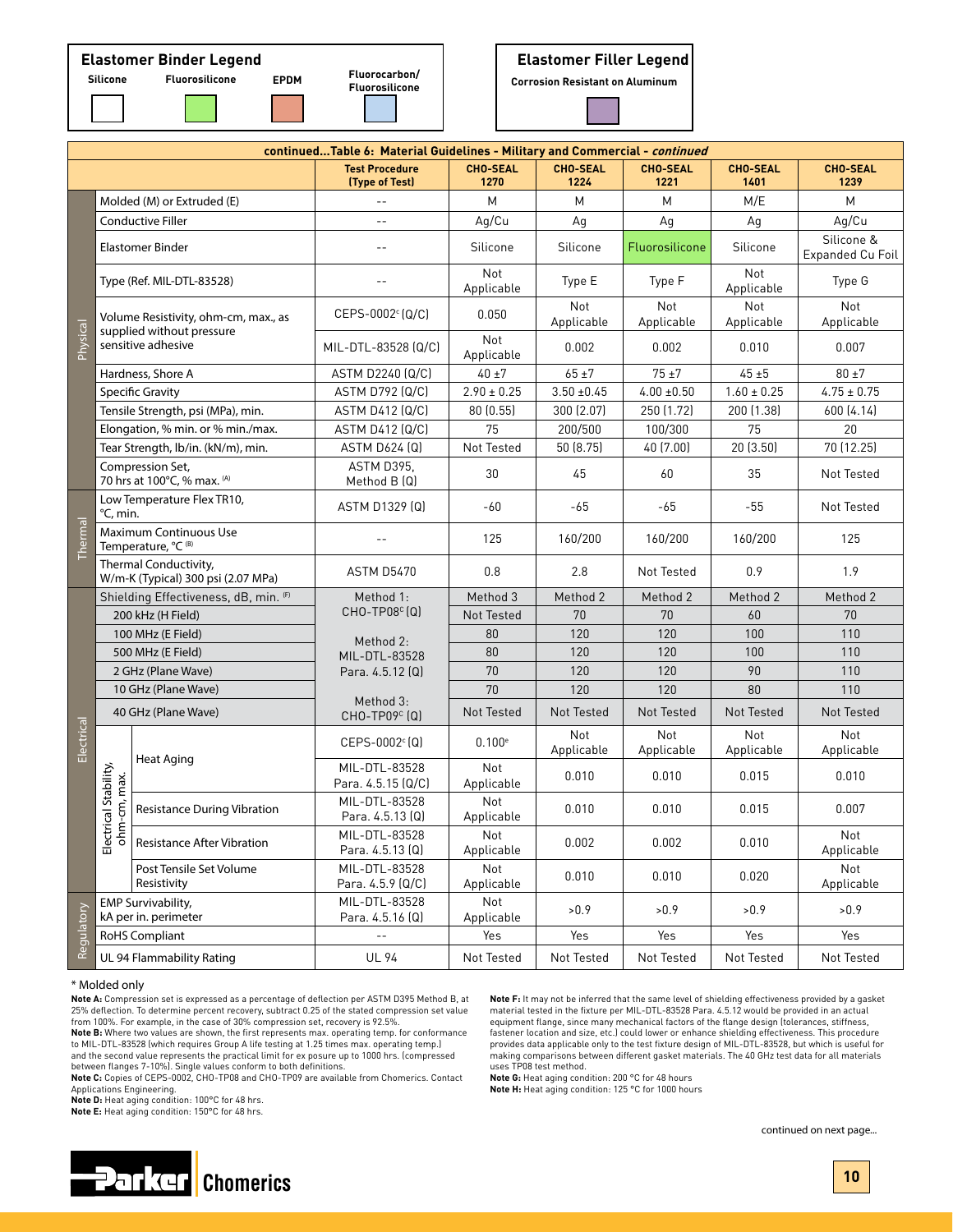# **Fluorosilicone Silicone Fluorosilicone EPDM Corrosion Resistant on Aluminum Elastomer Binder Legend Elastomer Filler Legend**

**Fluorocarbon/**

| continuedTable 6: Material Guidelines - Military and Commercial - continued |                                                             |                                                                   |                                         |                         |                          |                         |                         |                         |
|-----------------------------------------------------------------------------|-------------------------------------------------------------|-------------------------------------------------------------------|-----------------------------------------|-------------------------|--------------------------|-------------------------|-------------------------|-------------------------|
|                                                                             |                                                             |                                                                   | <b>Test Procedure</b><br>(Type of Test) | <b>CHO-SEAL</b><br>1212 | <b>CHO-SEAL</b><br>6435  | <b>CHO-SEAL</b><br>6307 | <b>CHO-SEAL</b><br>6452 | <b>CHO-SEAL</b><br>6460 |
| Physical                                                                    | Molded (M) or Extruded (E)                                  |                                                                   | $-$                                     | M                       | M                        | M                       | E                       | M                       |
|                                                                             | <b>Conductive Filler</b>                                    |                                                                   | $-$                                     | Ag/Cu                   | Aq/Ni                    | Ni/C                    | Ni/C                    | Ni/Al+Ni/C              |
|                                                                             | <b>Elastomer Binder</b>                                     |                                                                   | $-$                                     | Silicone                | <b>EPDM</b>              | <b>EPDM</b>             | <b>EPDM</b>             | <b>EPDM</b>             |
|                                                                             | Type (Ref. MIL-DTL-83528)                                   |                                                                   | $ -$                                    | Type K                  | Not<br>Applicable        | Not<br>Applicable       | Not<br>Applicable       | Not<br>Applicable       |
|                                                                             |                                                             | Volume Resistivity, ohm-cm, max., as<br>supplied without pressure | $CEPS-0002c (Q/C)$                      | Not<br>Applicable       | 0.006                    | 5.000                   | Not<br>Applicable       | Not<br>Applicable       |
|                                                                             | sensitive adhesive                                          |                                                                   | MIL-DTL-83528 (Q/C)                     | 0.005                   | Not<br>Applicable        | Not<br>Applicable       | 0.500                   | 0.600                   |
|                                                                             | Hardness, Shore A                                           |                                                                   | ASTM D2240 (Q/C)                        | $85 + 7$                | $80 \pm 7$               | $75 + 7$                | $70 + 10$               | $65 + 7$                |
|                                                                             | <b>Specific Gravity</b>                                     |                                                                   | <b>ASTM D792 (Q/C)</b>                  | $3.50 \pm 0.45$         | $3.70 \pm 0.25$          | $1.90 \pm 0.25$         | $1.95 \pm 0.25$         | $1.80 \pm 0.25$         |
|                                                                             | Tensile Strength, psi (MPa), min.                           |                                                                   | <b>ASTM D412 (Q/C)</b>                  | 400 (2.76)              | 200 (1.38)               | 200 (1.38)              | 200 (1.38)              | 200 (1.38)              |
|                                                                             |                                                             | Elongation, % min. or % min./max.                                 | <b>ASTM D412 (Q/C)</b>                  | 100/300                 | 200                      | 75                      | 200                     | 200                     |
|                                                                             | Tear Strength, Ib/in. (kN/m), min.                          |                                                                   | ASTM D624 (Q)                           | 40 (7.00)               | 75 (13.13)               | 60 (10.51)              | 55 (9.63)               | 50 (8.75)               |
|                                                                             | Compression Set,<br>70 hrs at 100°C, % max. (A)             |                                                                   | ASTM D395,<br>Method $B(Q)$             | 35                      | 40                       | 40                      | 35                      | 30                      |
| Thermal                                                                     | Low Temperature Flex TR10,<br>°C, min.                      |                                                                   | ASTM D1329 (Q)                          | -45                     | -40                      | -45                     | $-50$                   | $-50$                   |
|                                                                             | Maximum Continuous Use<br>Temperature, °C <sup>(B)</sup>    |                                                                   | $\sim$ $\sim$                           | 125                     | 100                      | 100                     | 100                     | 100                     |
|                                                                             | Thermal Conductivity,<br>W/m-K (Typical) 300 psi (2.07 MPa) |                                                                   | <b>ASTM D5470</b>                       | 1.8                     | 1.8                      | 0.6                     | Not Tested              | Not Tested              |
|                                                                             | Shielding Effectiveness, dB, min. (F)                       |                                                                   | Method 1:<br>CHO-TP08 <sup>c</sup> (Q)  | Method 2                | Method 2                 | Method 2                | Method 3                | Method 2                |
|                                                                             | 200 kHz (H Field)                                           |                                                                   |                                         | 70                      | Not Tested               | Not Tested              | Not Tested              | Not Tested              |
|                                                                             | 100 MHz (E Field)                                           |                                                                   | Method 2:                               | 120                     | 105                      | 95                      | 75                      | 110                     |
|                                                                             |                                                             | 500 MHz (E Field)                                                 | MIL-DTL-83528                           | 120                     | 100                      | 90                      | 100                     | 120                     |
|                                                                             | 2 GHz (Plane Wave)                                          |                                                                   | Para. 4.5.12 (Q)                        | 120                     | 85                       | 85                      | 105                     | 105                     |
|                                                                             |                                                             | 10 GHz (Plane Wave)                                               | Method 3:                               | 120                     | 85                       | 85                      | 85                      | 100                     |
|                                                                             | 40 GHz (Plane Wave)                                         |                                                                   | CHO-TP09 <sup>c</sup> (Q)               | <b>Not Tested</b>       | Not Tested               | Not Tested              | Not Tested              | Not Tested              |
| Electrical                                                                  | Electrical Stability,<br>ohm-cm, max.                       | Heat Aging                                                        | $CEPS-0002^c$ (Q)                       | Not<br>Applicable       | $0.0125$ <sup>[d]</sup>  | 10 <sup>d</sup>         | Not<br>Applicable       | Not<br>Applicable       |
|                                                                             |                                                             |                                                                   | MIL-DTL-83528<br>Para. 4.5.15 (Q/C)     | 0.010                   | Not<br>Applicable        | Not<br>Applicable       | 0.350                   | 2.500 <sup>D</sup>      |
|                                                                             |                                                             | <b>Resistance During Vibration</b>                                | MIL-DTL-83528<br>Para. 4.5.13 (Q)       | 0.010                   | Not<br>Applicable        | Not<br>Applicable       | Not<br>Applicable       | Not<br>Applicable       |
|                                                                             |                                                             | <b>Resistance After Vibration</b>                                 | MIL-DTL-83528<br>Para. 4.5.13 (Q)       | 0.005                   | Not<br>Applicable        | Not<br>Applicable       | Not<br>Applicable       | Not<br>Applicable       |
|                                                                             |                                                             | Post Tensile Set Volume<br>Resistivity                            | MIL-DTL-83528<br>Para. 4.5.9 (Q/C)      | 0.010                   | <b>Not</b><br>Applicable | Not<br>Applicable       | Not<br>Applicable       | Not<br>Applicable       |
|                                                                             | <b>EMP Survivability,</b><br>kA per in. perimeter           |                                                                   | MIL-DTL-83528<br>Para. 4.5.16 (Q)       | >0.9                    | Not<br>Applicable        | Not<br>Applicable       | Not<br>Applicable       | Not<br>Applicable       |
| Regulatory                                                                  | <b>RoHS Compliant</b>                                       |                                                                   | $\overline{a}$                          | Yes                     | Yes                      | Yes                     | Yes                     | Yes                     |
|                                                                             | UL 94 Flammability Rating                                   |                                                                   | <b>UL 94</b>                            | Not Tested              | Not Tested               | Not Tested              | Not Tested              | Not Tested              |

**Note A:** Compression set is expressed as a percentage of deflection per ASTM D395 Method B, at 25% deflection. To determine percent recovery, subtract 0.25 of the stated compression set value from 100%. For example, in the case of 30% compression set, recovery is 92.5%.

**Note B:** Where two values are shown, the first represents max. operating temp. for conformance to MIL-DTL-83528 (which requires Group A life testing at 1.25 times max. operating temp.) and the second value represents the practical limit for ex posure up to 1000 hrs. (compressed between flanges 7-10%). Single values conform to both definitions.

**Note C:** Copies of CEPS-0002, CHO-TP08 and CHO-TP09 are available from Chomerics. Contact Applications Engineering.

**Note D:** Heat aging condition: 100°C for 48 hrs.

**Note E:** Heat aging condition: 150°C for 48 hrs.

**Note F:** It may not be inferred that the same level of shielding effectiveness provided by a gasket material tested in the fixture per MIL-DTL-83528 Para. 4.5.12 would be provided in an actual equipment flange, since many mechanical factors of the flange design (tolerances, stiffness, fastener location and size, etc.) could lower or enhance shielding effectiveness. This procedure provides data applicable only to the test fixture design of MIL-DTL-83528, but which is useful for making comparisons between different gasket materials. The 40 GHz test data for all materials uses TP08 test method.

**Note G:** Heat aging condition: 200 °C for 48 hours **Note H:** Heat aging condition: 125 °C for 1000 hours

continued on next page...

# **11** ENGINEERING YOUR SUCCESS.

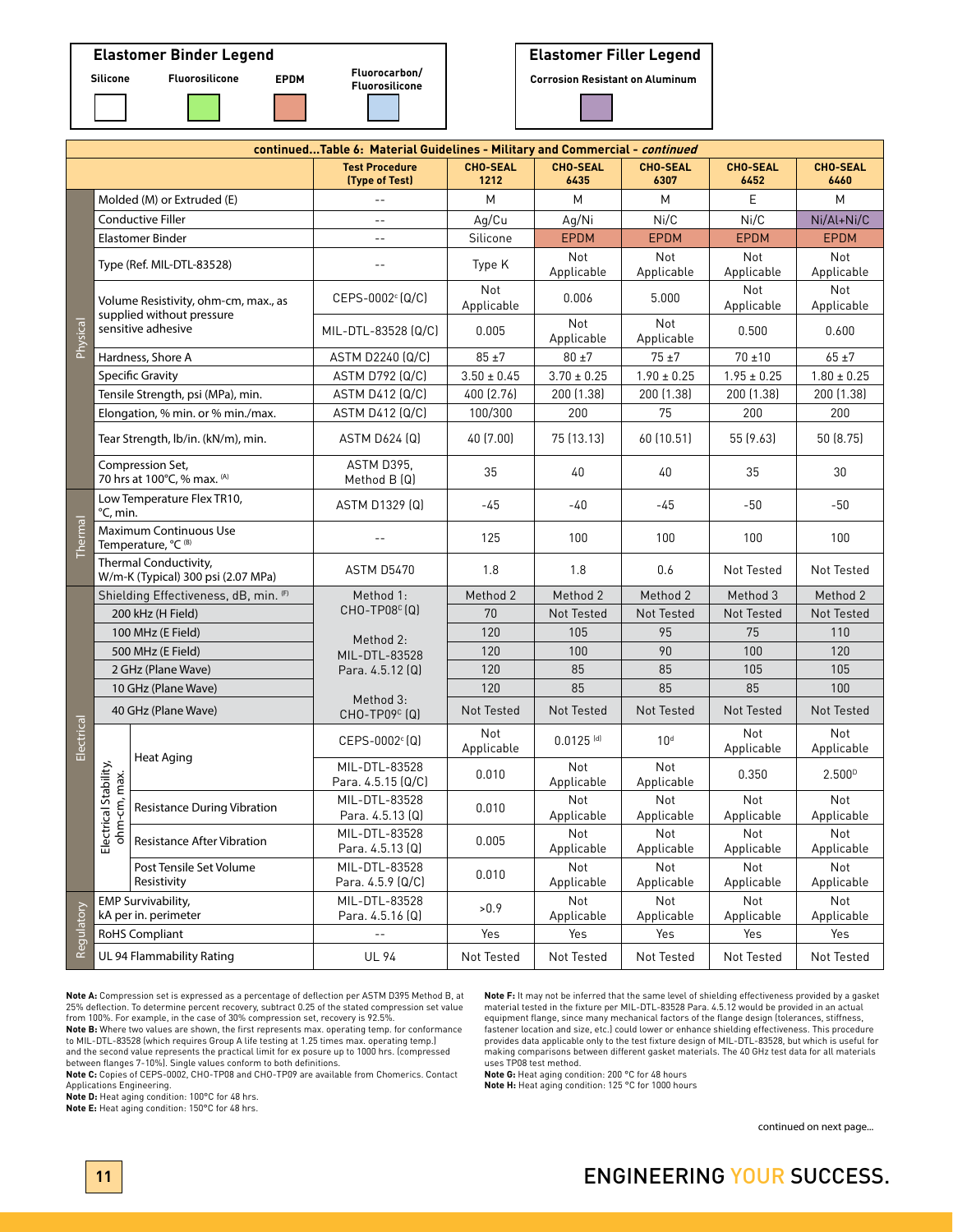

|                | Fluorocarbon/ |  |  |  |  |
|----------------|---------------|--|--|--|--|
| Fluorosilicone |               |  |  |  |  |
|                |               |  |  |  |  |
|                |               |  |  |  |  |
|                |               |  |  |  |  |



| continuedTable 7: Material Guidelines - Specialty Products - continued |                                                                                                                        |                                                                        |                                         |                              |                          |  |
|------------------------------------------------------------------------|------------------------------------------------------------------------------------------------------------------------|------------------------------------------------------------------------|-----------------------------------------|------------------------------|--------------------------|--|
|                                                                        |                                                                                                                        |                                                                        | <b>Test Procedure</b><br>(Type of Test) | <b>CHO-SEAL</b><br>V6433     | <b>CHO-SEAL</b><br>S6600 |  |
|                                                                        | Molded (M) or Extruded (E)                                                                                             |                                                                        | $\overline{a}$                          | M                            | М                        |  |
|                                                                        |                                                                                                                        | <b>Conductive Filler</b>                                               | $\sim$                                  | Ag/Ni                        | Carbon                   |  |
|                                                                        | Elastomer Binder                                                                                                       |                                                                        | $-$                                     | Fluorocarbon/ Fluorosilicone | Silicone                 |  |
|                                                                        | Type (Ref. MIL-DTL-83528)<br>Volume Resistivity, ohm-cm, max., as sup-<br>plied without pressure<br>sensitive adhesive |                                                                        | $-$                                     | Not<br>Applicable            | Not<br>Applicable        |  |
|                                                                        |                                                                                                                        |                                                                        | CEPS-0002 <sup>c</sup> (Q/C)            | Not<br>Applicable            | 7                        |  |
| Physical                                                               |                                                                                                                        |                                                                        | MIL-DTL-83528 (Q/C)                     | 0.006                        | Not<br>Applicable        |  |
|                                                                        | Hardness, Shore A                                                                                                      |                                                                        | ASTM D2240 (Q/C)                        | $85 + 7$                     | $75 + 7$                 |  |
|                                                                        | Specific Gravity                                                                                                       |                                                                        | <b>ASTM D792 (Q/C)</b>                  | $4.80 \pm 0.25$              | $1.20 \pm 0.25$          |  |
|                                                                        | Tensile Strength, psi (MPa), min.                                                                                      |                                                                        | ASTM D412 (Q/C)                         | 400 (2.76)                   | 650 (4.48)               |  |
|                                                                        | Elongation, % min. or % min./max.                                                                                      |                                                                        | <b>ASTM D412 (Q/C)</b>                  | 50                           | 70                       |  |
|                                                                        |                                                                                                                        | Tear Strength, lb/in. (kN/m), min.                                     | ASTM D624 (Q)                           | 70 (12.25)                   | Not Tested               |  |
|                                                                        | Compression Set,<br>70 hrs at 100°C, % max. (A)                                                                        |                                                                        | ASTM D395.<br>Method $B(Q)$             | 45                           | 45                       |  |
|                                                                        | Low Temperature Flex TR10,<br>°C, min.                                                                                 |                                                                        | ASTM D1329 (Q)                          | $-25$                        | $-45$                    |  |
| Thermal                                                                | Maximum Continuous Use<br>Temperature, °C (B)                                                                          |                                                                        |                                         | 200                          | 200                      |  |
|                                                                        | Thermal Conductivity,<br>W/m-K (Typical) 300 psi (2.07 MPa)                                                            |                                                                        | <b>ASTM D5470</b>                       | 2.1                          | 0.6                      |  |
|                                                                        | Shielding Effectiveness, dB, min. (F)<br>200 kHz (H Field)<br>100 MHz (E Field)                                        |                                                                        | Method 1:                               | Method 2                     | Method 1                 |  |
|                                                                        |                                                                                                                        |                                                                        | $CHO-TPO8c (Q)$                         | Not Tested                   | Not Tested               |  |
|                                                                        |                                                                                                                        |                                                                        | Method 2:                               | 105                          | 80                       |  |
|                                                                        |                                                                                                                        | 500 MHz (E Field)                                                      | MIL-DTL-83528                           | 100                          | 80                       |  |
|                                                                        | 2 GHz (Plane Wave)                                                                                                     |                                                                        | Para. 4.5.12 (Q)                        | 90                           | 60                       |  |
|                                                                        | 10 GHz (Plane Wave)                                                                                                    |                                                                        |                                         | 90                           | 50                       |  |
|                                                                        | 40 GHz (Plane Wave)                                                                                                    |                                                                        | Method 3:<br>CHO-TP09 <sup>c</sup> (Q)  | Not Tested                   | Not Tested               |  |
| Electrical                                                             |                                                                                                                        |                                                                        | CEPS-0002 <sup>c</sup> (Q)              | 0.0089                       | 7(E)                     |  |
|                                                                        | Electrical Stability,<br>ohm-cm, max.                                                                                  | Heat Aging                                                             | ohm-cm, max.                            | Not<br>Applicable            | Not<br>Applicable        |  |
|                                                                        |                                                                                                                        | <b>Resistance During Vibration</b>                                     | MIL-DTL-83528<br>Para. 4.5.13 (Q)       | Not<br>Applicable            | Not<br>Applicable        |  |
|                                                                        |                                                                                                                        | MIL-DTL-83528<br><b>Resistance After Vibration</b><br>Para. 4.5.13 (Q) |                                         | Not<br>Applicable            | Not<br>Applicable        |  |
|                                                                        |                                                                                                                        | Post Tensile Set Volume<br>Resistivity                                 | MIL-DTL-83528<br>Para. 4.5.9 (Q/C)      | Not<br>Applicable            | Not<br>Applicable        |  |
|                                                                        | <b>EMP Survivability,</b><br>kA per in. perimeter                                                                      |                                                                        | MIL-DTL-83528<br>Para. 4.5.16 (Q)       | Not<br>Applicable            | Not<br>Applicable        |  |
| Regulatory                                                             | RoHS Compliant                                                                                                         |                                                                        | $\overline{a}$                          | Yes                          | Yes                      |  |
|                                                                        | UL 94 Flammability Rating                                                                                              |                                                                        | <b>UL 94</b>                            | Not tested                   | Not Tested               |  |

**Note A:** Compression set is expressed as a percentage of deflection per ASTM D395 Method B, at 25% deflection. To determine percent recovery, subtract 0.25 of the stated compression set value from 100%. For example, in the case of 30% compression set, recovery is 92.5%. **Note B:** Where two values are shown, the first represents max. operating temp. for conformance to MIL-DTL-83528 (which requires Group A life testing at 1.25 times max. operating temp.) and the second value represents the practical limit for ex posure up to 1000 hrs. (com-pressed between flanges 7-10%). Single values conform to both definitions.

**Note C:** Copies of CEPS-0002, CHO-TP08 and CHO-TP09 are available from Chomerics. Contact

Applications Engineering. **Note D:** Heat aging condition: 100°C for 48 hrs.

**Note E:** Heat aging condition: 150°C for 48 hrs.



**Note F:** It may not be inferred that the same level of shielding effectiveness provided by a gasket material tested in the fixture per MIL-DTL-83528 Para. 4.5.12 would be provided in an actual equipment flange, since many mechanical factors of the flange design (tolerances, stiffness, fastener location and size, etc.) could lower or enhance shielding effectiveness. This procedure provides data applicable only to the test fixture design of MIL-DTL-83528, but which is useful for making comparisons between different gasket materials. The 40 GHz test data for all materials uses TP08 test method.

**Note G:** Heat aging condition: 200 °C for 48 hours **Note H:** Heat aging condition: 125 °C for 1000 hours